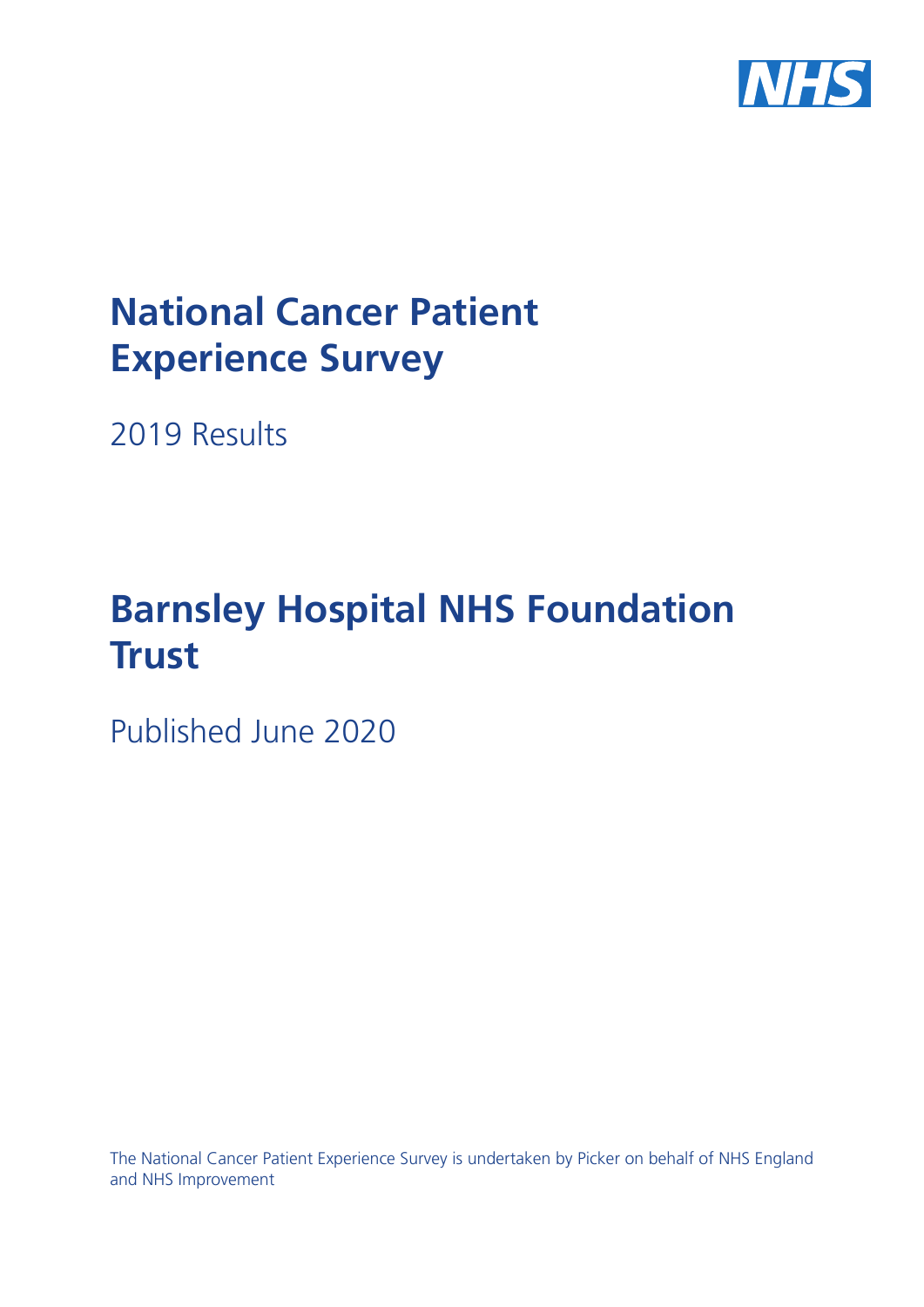# **Executive Summary** Case Mix Adjusted scores

### **Cancer Dashboard Questions**

The following seven questions are included in phase 1 of the Cancer Dashboard developed by Public Health England and NHS England:

Q61. Patient's average rating of care scored from very poor to very good

| $\Omega$ | 2                                                             | 3 | 4 | 5 | 6 | 7 | 8 | 9   | 10                                                                                            |  |
|----------|---------------------------------------------------------------|---|---|---|---|---|---|-----|-----------------------------------------------------------------------------------------------|--|
|          |                                                               |   |   |   |   |   |   | 9.0 |                                                                                               |  |
|          |                                                               |   |   |   |   |   |   |     | Q18. Patient definitely involved as much as they wanted in decisions about care and treatment |  |
|          |                                                               |   |   |   |   |   |   |     | Q19. Patient given the name of a CNS who would support them through their treatment           |  |
|          | Q20. Patient found it very or quite easy to contact their CNS |   |   |   |   |   |   |     |                                                                                               |  |
|          |                                                               |   |   |   |   |   |   |     | Q39. Patient always felt they were treated with respect and dignity while in hospital         |  |
|          | leaving hospital                                              |   |   |   |   |   |   |     | Q41. Hospital staff told patient who to contact if worried about condition or treatment after |  |
| 68%      | treatment                                                     |   |   |   |   |   |   |     | Q55. General practice staff definitely did everything they could to support patient during    |  |

### **Questions Outside Expected Range**

|                                                                                                       |            | Case Mix Adjusted Scores   |                            |                   |
|-------------------------------------------------------------------------------------------------------|------------|----------------------------|----------------------------|-------------------|
|                                                                                                       | 2019 Score | Lower<br>Expected<br>Range | Upper<br>Expected<br>Range | National<br>Score |
| O18. Patient definitely involved as much as they wanted in decisions about care and<br>treatment      | 89%        | 74%                        | 88%                        | 81%               |
| Q20. Patient found it very or quite easy to contact their CNS                                         | 92%        | 78%                        | 92%                        | 85%               |
| O54. GP given enough information about patient's condition and treatment                              | 100%       | 91%                        | 99%                        | 95%               |
| Q59. Patient felt length of time for attending clinics and appointments for cancer was about<br>right | 81%        | 59%                        | 79%                        | 69%               |

|                                                                                                |            | Case Mix Adjusted Scores   |                            |                   |
|------------------------------------------------------------------------------------------------|------------|----------------------------|----------------------------|-------------------|
|                                                                                                | 2019 Score | Lower<br>Expected<br>Range | Upper<br>Expected<br>Range | National<br>Score |
| Q28. Afterwards, staff completely explained how operation had gone in understandable<br>wav    | 66%        | 70%                        | 88%                        | 79%               |
| Q60. Someone discussed with patient whether they would like to take part in cancer<br>research | 18%        | 19%                        | 42%                        | 30%               |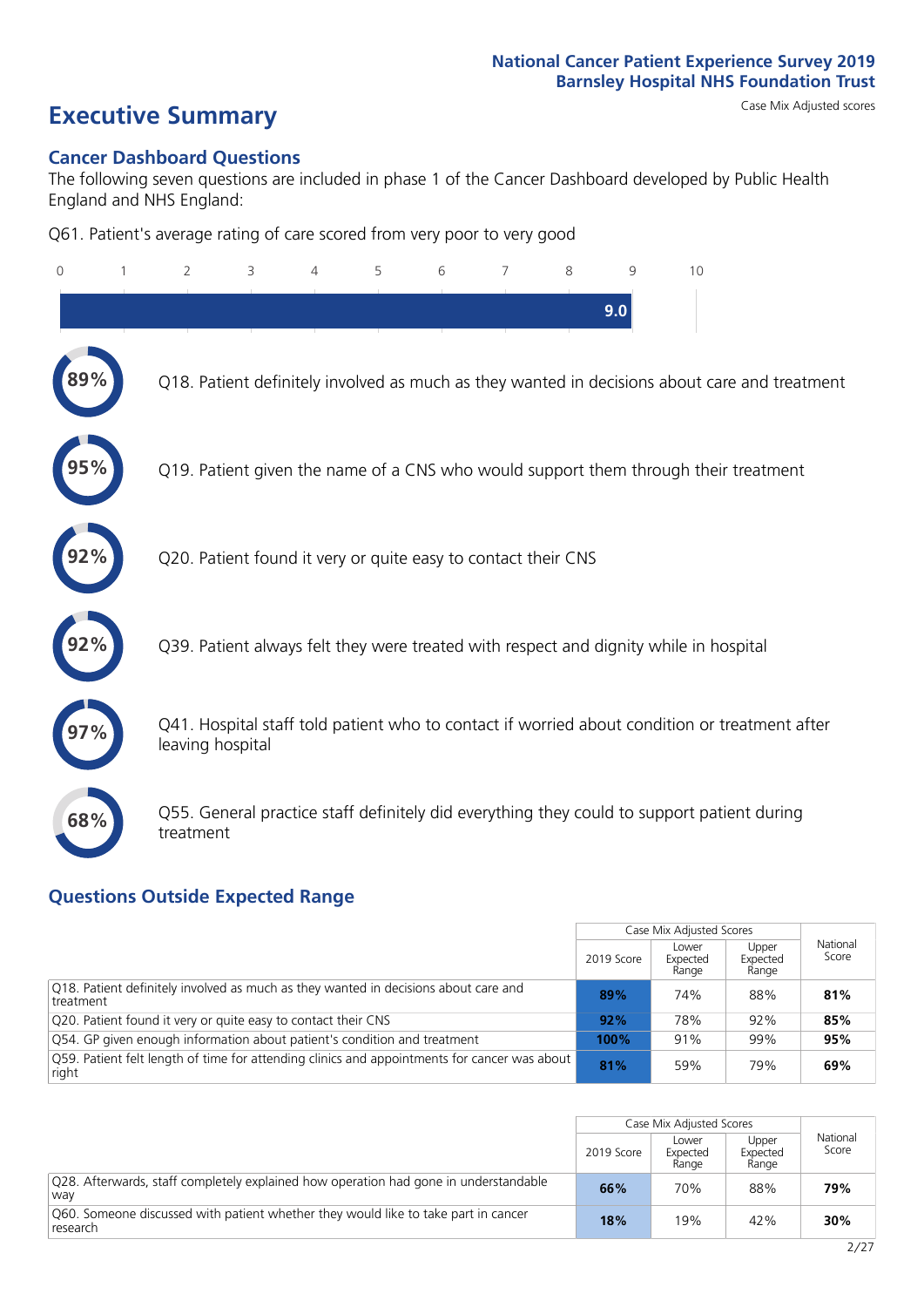### **Introduction**

The National Cancer Patient Experience Survey 2019 is the ninth iteration of the survey first undertaken in 2010. It has been designed to monitor national progress on cancer care; to provide information to drive local quality improvements; to assist commissioners and providers of cancer care; and to inform the work of the various charities and stakeholder groups supporting cancer patients.

The survey was overseen by a national Cancer Patient Experience Advisory Group. This Advisory Group set the principles and objectives of the survey programme and guided questionnaire development. The survey was commissioned and managed by NHS England. The survey provider, Picker, is responsible for designing, running and analysing the survey.

The 2019 survey involved 143 NHS Trusts. Out of 111,366 people, 67,858 people responded to the survey, yielding a response rate of 61%.

## **Methodology**

### **Eligibility, eldwork and survey methods**

The sample for the survey included all adult (aged 16 and over) NHS patients, with a confirmed primary diagnosis of cancer, discharged from an NHS Trust after an inpatient episode or day case attendance for cancer related treatment in the months of April, May and June 2019. The fieldwork for the survey was undertaken between December 2019 and March 2020.

As in the previous four years, the survey used a mixed mode methodology. Questionnaires were sent by post, with two reminders where necessary, but also included an option to complete the questionnaire online. A Freephone helpline and email was available for respondents to opt out, ask questions about the survey, enable them to complete their questionnaire over the phone and provide access to a translation and interpreting facility for those whose first language was not English.

### **Case-mix adjustment**

Both unadjusted and adjusted scores are presented in this report. Case-mix adjusted scores allows us to account for the impact that differing patient populations might have on results. By using the case-mix adjusted estimates we can obtain a greater understanding of how a Trust is performing given their patient population. The factors taken into account in this case-mix adjustment are gender, age, ethnic group, deprivation, and tumour group.

### **Scoring methodology**

Fifty-two questions from the questionnaire are scored as these questions relate directly to patient experience. For all but one question (Q61), scores are presented as the percentage of positive responses out of all scored responses. For Q61, respondents rate their overall care on a scale of 0 to 10, of which the average was calculated for this question's presented score. The percentages in this report have been rounded to the nearest percentage point. Therefore, in some cases the figures do not appear to add up to 100%.

### **Statistical significance**

In the reporting of 2019 results, appropriate statistical tests have been undertaken to identify unadjusted scores for which the change over time is 'statistically significant'. Thirty-seven scored questions in 2019 have been compared with those of 2018 and a statistically significant change between the two years has been reported where identified.

For the scored questions that are comparable beyond 2018, statistically significant change over the five years has also been reported where identified. A statistically significant difference means that the change in the result is very unlikely to have occurred by sampling variation.

### **Suppression**

### **Question-level suppression**

For scores where the base size per question is  $<$ 21, the score will be suppressed and replaced with an asterisk (\*). The base size will include neutral response options.

### **Double suppression**

If any group within a particular sub-group breakdown (such as the tumour group breakdown) has <21 responses, then the figure for this particular group is suppressed and replaced with an asterisk (\*). If there is only one group within the sub-group breakdown that has <21 respondents, and is therefore suppressed, the group with the next lowest number of respondents is also supressed and replaced with an asterisk (\*) (regardless if it is greater than or less than 21).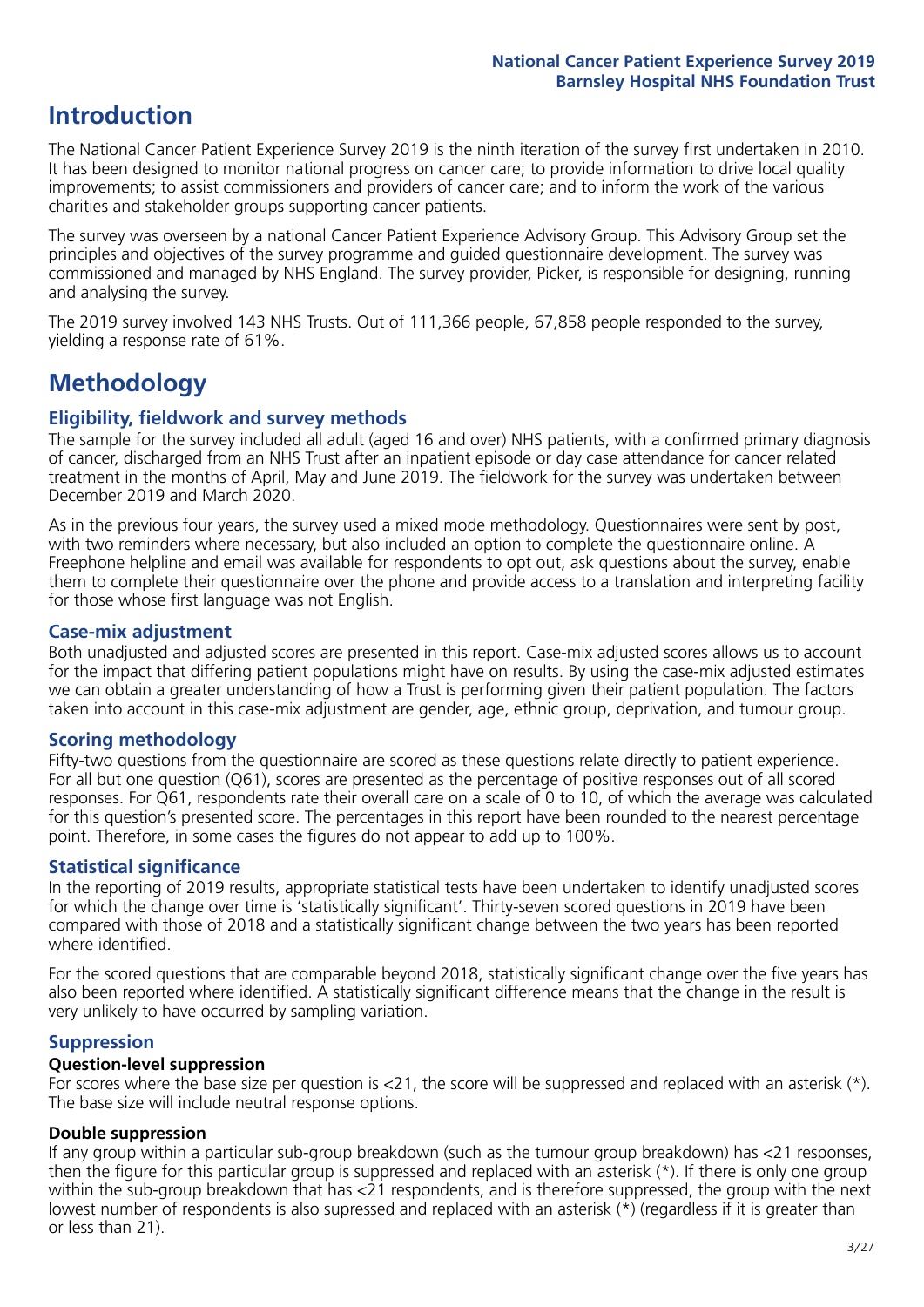### **Understanding the results**

This report shows how this Trust scored for each question in the survey, compared with national results and previous year's results. It is aimed at helping individual Trusts to understand their performance and identify areas for local improvement. Below is a description of the type of results presented within this report and how to understand them.

### **Expected range charts**

The expected range charts in this report show a bar with the lowest and highest score received for each question nationally. Within this bar, an expected range is given (in grey) and a black diamond represents the actual score for this Trust.

Trusts whose score is above the upper limit of the expected range (in the dark blue) are positive outliers, with a score statistically significantly higher than the national mean. This indicates that the Trust performs better than what Trusts of the same size and demographics are expected to perform. The opposite is true if the score is below the lower limit of the expected range (in the light blue); these are negative outliers. For scores within the expected range (in the grey), the score is what we would expect given the Trust's size and demographics.

### **Comparability tables**

The comparability tables show the 2018 and 2019 unadjusted scores for this Trust for each scored question. If there is a significant change from 2018 and 2019 or overall from 2015 to 2019, an arrow will be presented for the direction of change. The adjusted 2019 score will also be presented for each scored question along with the lower and upper expected range and national score. Scores above the upper limit of the expected range will be highlighted dark blue, scores below the lower limit of the expected range will be highlighted light blue, and scores within the lower and upper limit of the expected ranges will be highlighted grey.

### **Tumour type tables**

The tumour type tables show the unadjusted scores for each scored question for each of the 13 tumour groups. The national score for that tumour group is also shown. Unadjusted scores for the same tumour type across different Trusts may not be comparable, as they do not account for the impact that differing patient populations might have on results. Central nervous system is abbreviated as 'CNS' and lower gastrointestinal tract is abbreviated as 'LGT' throughout this report.

### **Year on year charts**

The year on year charts show five columns representing the unadjusted scores of the last five years (2015, 2016, 2017, 2018 and 2019) for each scored question.

### **Notes on specific questions**

Following the development phase of the 2019 survey, several changes were made to the questionnaire. Six scored questions were amended (Q5, Q18, Q30, Q35, Q56 and Q60) and one non-scored question (Q29) was amended that impacted the comparability of questions Q30 to Q41. Of all questions changed or impacted by change, only Q60 is presented with historical comparisons; though the results should be interpreted with caution.

### **Unadjusted data and case-mix adjusted data**

Unadjusted data should be used to see the actual responses from patients relating to the Trust. Case-mix adjusted data, together with expected ranges, should be used to understand whether the results are significantly higher or lower than national results taking account of the patient mix.

### **Further information**

This research was carried out in accordance with the international standard for organisations conducting social research (accreditation to ISO20252:2012; certificate number GB08/74322). The 2019 survey data has been produced and published in line with the Code of Practice for Official Statistics.

For more information on the methodology, please see the Technical Document. It can be viewed along with the 2019 questionnaire and survey quidance on the website at [www.ncpes.co.uk](https://www.ncpes.co.uk/supporting-documents). For all other outputs at National, Trust, CCG and Cancer Alliance level, please see the PDF reports, Excel tables and dashboards at [www.ncpes.co.uk.](https://www.ncpes.co.uk/current-results)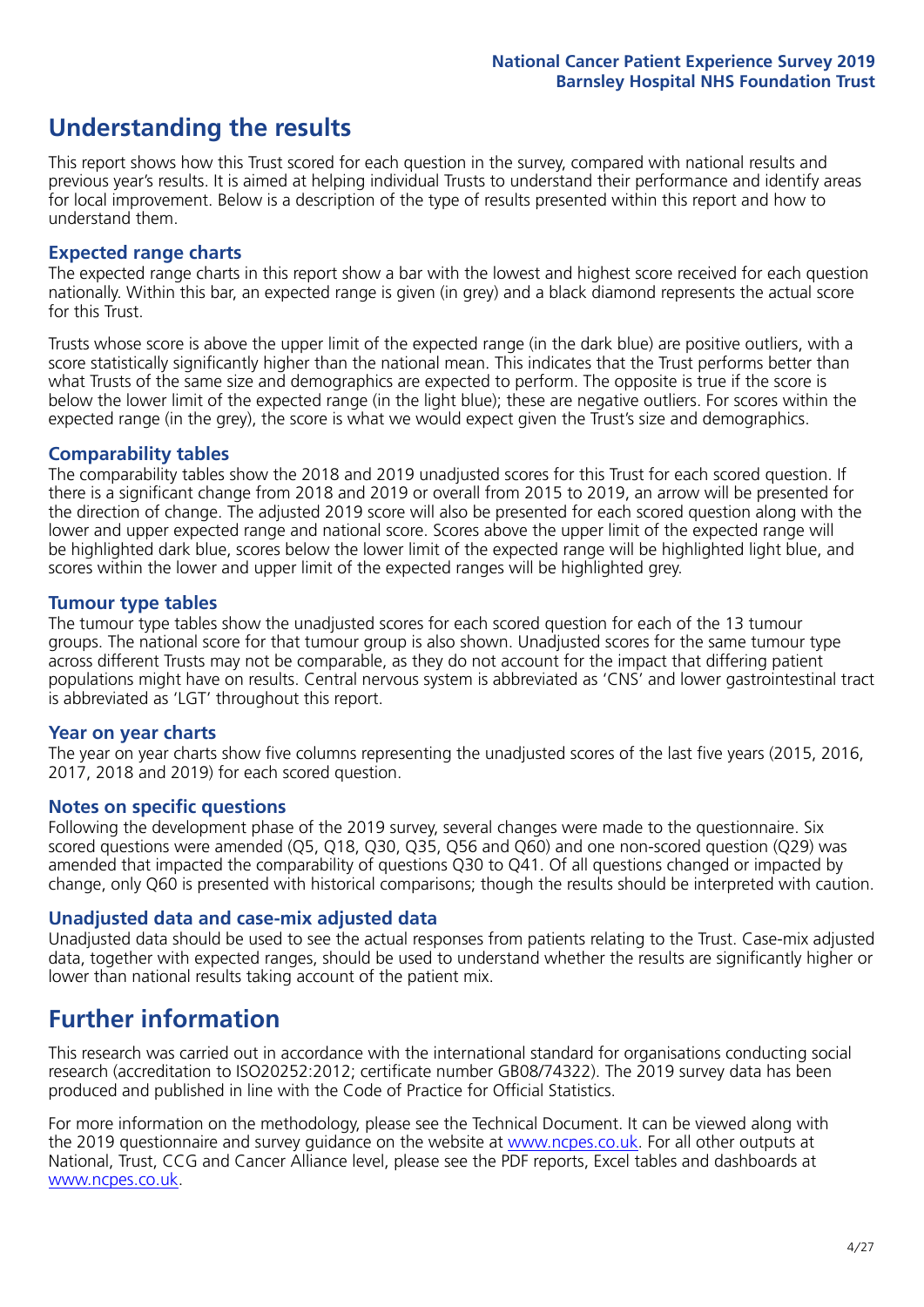### **Response Rate**

### **Overall Response Rate**

148 patients responded out of a total of 211 patients, resulting in a response rate of 70%.

|              | Sample Size | Adjusted<br>Sample | Completed | Response Rate |
|--------------|-------------|--------------------|-----------|---------------|
| <b>Trust</b> | 384         | 211                | 148       | 70%           |
| National     | 119,855     | 111.366            | 67.858    | 61%           |

### **Respondents by Survey Type**

|                            | Number of<br>Respondents |
|----------------------------|--------------------------|
| Online                     | 11                       |
| Paper                      | 137                      |
| Phone                      | 0                        |
| <b>Translation Service</b> |                          |

### **Respondents by Tumour Group**

|                      | Number of<br>Respondents |
|----------------------|--------------------------|
| <b>Brain / CNS</b>   | ∩                        |
| <b>Breast</b>        | 36                       |
| Colorectal / LGT     | 20                       |
| Gynaecological       | 8                        |
| Haematological       | 31                       |
| <b>Head and Neck</b> | 4                        |
| Lung                 | 5                        |
| Prostate             | 16                       |
| Sarcoma              | ∩                        |
| Skin                 | 10                       |
| <b>Upper Gastro</b>  | 1                        |
| Urological           | 17                       |
| Other                | n                        |

### **Respondents by Age and Gender**

Respondents year of birth has been used to determine age. This information has been amalgamated into 8 age bands. The age and gender distribution for the Trust was as follows:

|        | Age 16-24 | Age 25-34 | Age 35-44 | Age 45-54 | Age 55-64 | Age 65-74 | Age 75-84        | Age 85+ | Total |
|--------|-----------|-----------|-----------|-----------|-----------|-----------|------------------|---------|-------|
| Male   |           |           |           |           |           | 33        | $\sim$ $-$<br>2. |         |       |
| Female |           |           |           |           | 13        | 26        | 20               |         |       |
| Total  |           |           |           |           | 20        | 59        | 47               |         | 148   |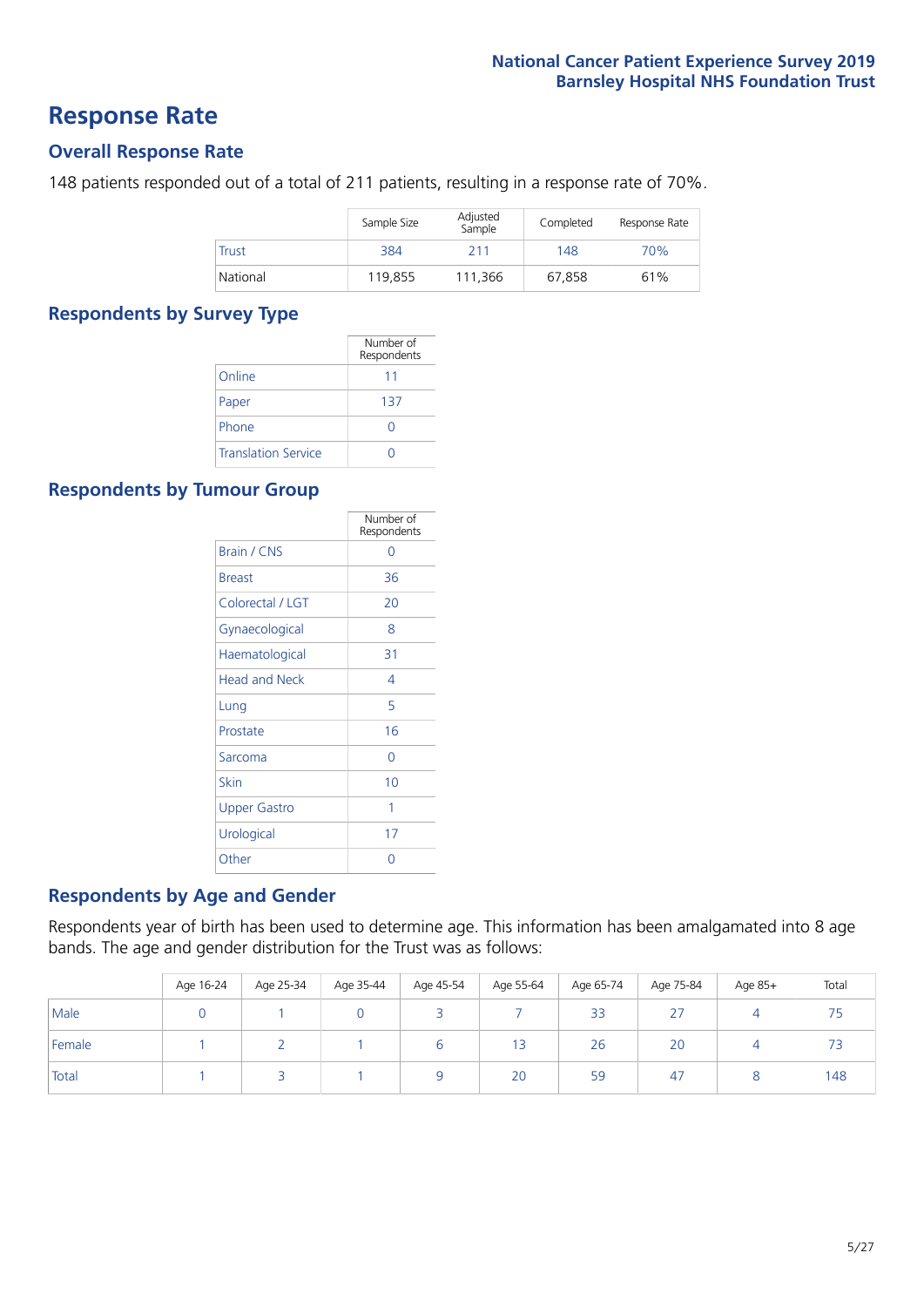# **Expected Range Charts**

| Lower Expected Range<br>Average                                                                                                                                                                                                                                                                                                                                                                                                                                                                                             |    |     | Upper Expected Range |     |     |     |                        |                   |                   | Case Mix Adjusted Score       |  |
|-----------------------------------------------------------------------------------------------------------------------------------------------------------------------------------------------------------------------------------------------------------------------------------------------------------------------------------------------------------------------------------------------------------------------------------------------------------------------------------------------------------------------------|----|-----|----------------------|-----|-----|-----|------------------------|-------------------|-------------------|-------------------------------|--|
| <b>SEEING YOUR GP</b><br>Q1. Saw GP once or twice before being told they needed to go to<br>hospital<br>Q2. Patient thought they were seen as soon as necessary                                                                                                                                                                                                                                                                                                                                                             | 0% | 10% | 20%                  | 30% | 40% | 50% | 60%                    | 70%               | 80%<br>80%        | 90% 100%<br>89%               |  |
| <b>DIAGNOSTIC TESTS</b><br>Q5. Received all the information needed about the test<br>Q6. The length of time waiting for the test to be done was about<br>right<br>Q7. Test results explained in completely understandable way                                                                                                                                                                                                                                                                                               | 0% | 10% | 20%                  | 30% | 40% | 50% | 60%                    | 70%               | 80%<br>80%        | 90% 100%<br>94%<br>92%        |  |
| <b>FINDING OUT WHAT WAS WRONG WITH YOU</b><br>Q10. Patient told they could bring a family member or friend when<br>first told they had cancer<br>Q11. Patient felt they were told sensitively that they had cancer<br>Q12. Patient completely understood the explanation of what was<br>wrong<br>Q13. Patient given easy to understand written information about<br>the type of cancer they had                                                                                                                             | 0% | 10% | 20%                  | 30% | 40% | 50% | 60%                    | 70%<br>71%<br>73% | 80%<br>85%<br>79% | 90% 100%                      |  |
| <b>DECIDING THE BEST TREATMENT FOR YOU</b><br>Q14. Patient felt that treatment options were completely explained<br>Q15. Patient felt possible side effects were definitely explained in<br>an understandable way<br>Q16. Patient definitely given practical advice and support in dealing<br>with side effects of treatment<br>Q17. Patient definitely told about side effects that could affect<br>them in the future<br>Q18. Patient definitely involved as much as they wanted in<br>decisions about care and treatment | 0% | 10% | 20%                  | 30% | 40% | 50% | 60%<br>61%<br>56%<br>♦ | 70%<br>72%        | 80%<br>82%        | 90% 100%<br>89%               |  |
| <b>CLINICAL NURSE SPECIALIST (CNS)</b><br>Q19. Patient given the name of a CNS who would support them<br>through their treatment<br>Q20. Patient found it very or quite easy to contact their CNS<br>Q21. Patient got understandable answers to important questions<br>all or most of the time                                                                                                                                                                                                                              | 0% | 10% | 20%                  | 30% | 40% | 50% | 60%                    | 70%               | 80%               | 90% 100%<br>95%<br>92%<br>92% |  |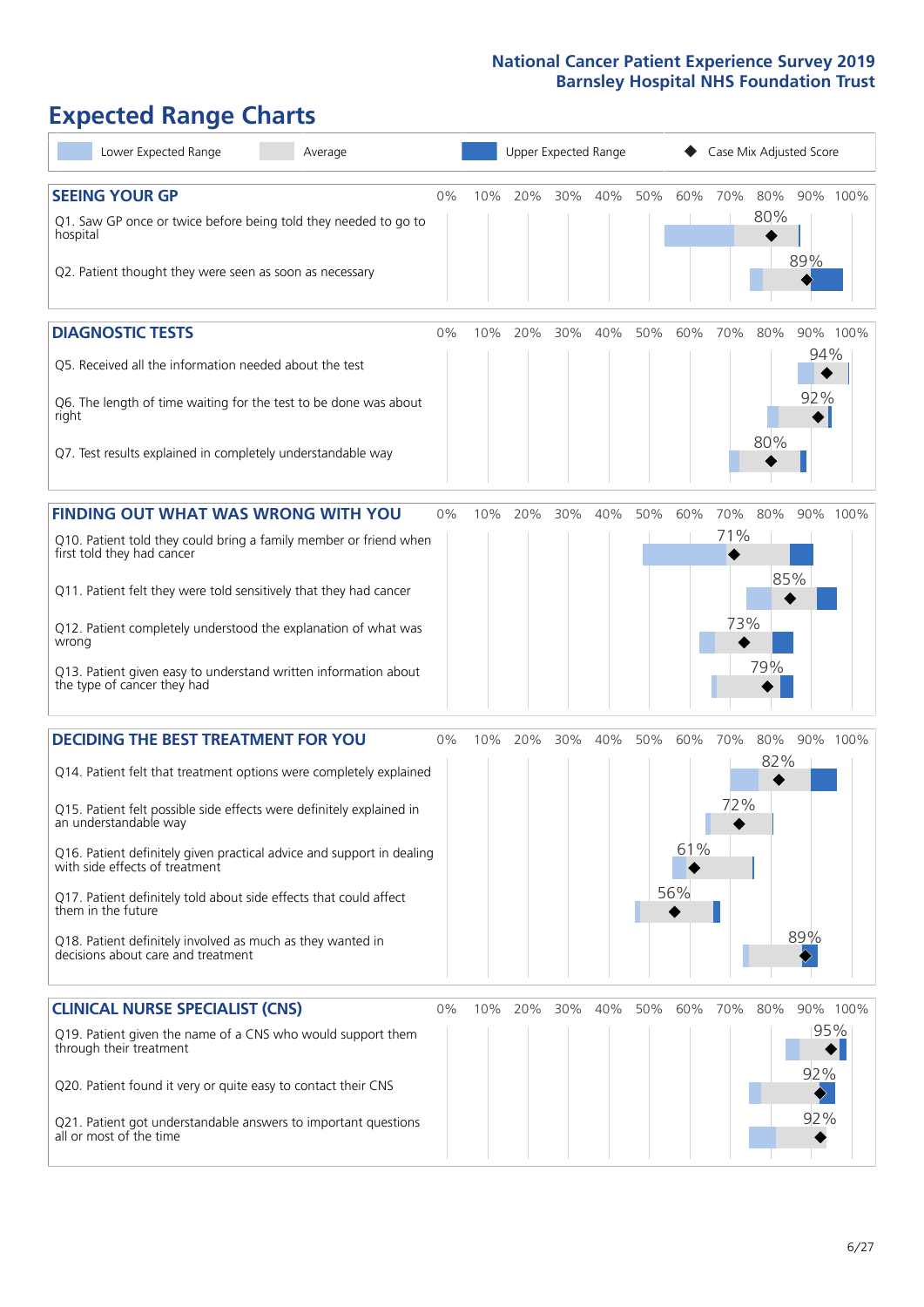# **Expected Range Charts**

| Lower Expected Range<br>Average                                                                                                                                                                                 |    |     |     |     | Upper Expected Range |     |     | Case Mix Adjusted Score |            |            |          |
|-----------------------------------------------------------------------------------------------------------------------------------------------------------------------------------------------------------------|----|-----|-----|-----|----------------------|-----|-----|-------------------------|------------|------------|----------|
| <b>SUPPORT FOR PEOPLE WITH CANCER</b><br>Q22. Hospital staff gave information about support or self-help<br>groups for people with cancer<br>Q23. Hospital staff discussed or gave information about the impact | 0% | 10% | 20% | 30% | 40%                  | 50% | 60% | 70%                     | 80%        | 91%<br>88% | 90% 100% |
| cancer could have on day to day activities<br>Q24. Hospital staff gave information on getting financial help or<br>possible benefits                                                                            |    |     |     |     |                      |     | 57% |                         | 79%        |            |          |
| Q25. Hospital staff told patient they could get free prescriptions                                                                                                                                              |    |     |     |     |                      |     |     |                         |            |            |          |
| <b>OPERATIONS</b>                                                                                                                                                                                               | 0% | 10% | 20% | 30% | 40%                  | 50% | 60% | 70%                     | 80%        |            | 90% 100% |
| Q27. Beforehand, patient had all the information needed about the<br>operation                                                                                                                                  |    |     |     |     |                      |     |     |                         |            |            | 99%      |
| Q28. Afterwards, staff completely explained how operation had<br>gone in understandable way                                                                                                                     |    |     |     |     |                      |     |     | 66%                     |            |            |          |
| <b>HOSPITAL CARE AS AN INPATIENT</b>                                                                                                                                                                            | 0% | 10% | 20% | 30% | 40%                  | 50% | 60% | 70%                     | 80%        |            | 90% 100% |
| Q30. Hospital staff didn't talk in front of patient as if patient wasn't<br>there                                                                                                                               |    |     |     |     |                      |     |     |                         | 82%<br>79% |            |          |
| Q31. Patient had confidence and trust in all doctors treating them                                                                                                                                              |    |     |     |     |                      |     |     |                         |            |            |          |
| Q32. Patient's family or someone close definitely felt able to talk to<br>a doctor                                                                                                                              |    |     |     |     |                      |     |     | 71%                     |            |            |          |
| Q33. Patient had confidence and trust in all the ward nurses<br>treating them                                                                                                                                   |    |     |     |     |                      |     |     | 75%                     |            |            |          |
| Q34. Patient thought there were always or nearly always enough<br>nurses on duty to care for them                                                                                                               |    |     |     |     |                      |     |     | 75%                     |            |            |          |
| Q35. All hospital staff asked patient what name they prefer to be<br>called by                                                                                                                                  |    |     |     |     |                      |     |     | 66%                     |            |            |          |
| Q36. Patient always given enough privacy when discussing<br>condition or treatment                                                                                                                              |    |     |     |     |                      |     |     |                         | 81%        |            |          |
| Q37. Patient definitely found hospital staff to discuss worries or<br>fears during their inpatient visit                                                                                                        |    |     |     |     |                      |     | 62% |                         |            |            |          |
| Q38. Hospital staff definitely did everything they could to help<br>control pain                                                                                                                                |    |     |     |     |                      |     |     |                         | 76%        |            |          |
| Q39. Patient always felt they were treated with respect and dignity<br>while in hospital                                                                                                                        |    |     |     |     |                      |     |     |                         |            | 92%        |          |
| Q40. Patient given clear written information about what should or<br>should not do after leaving hospital                                                                                                       |    |     |     |     |                      |     |     |                         |            | 88%        |          |
| Q41. Hospital staff told patient who to contact if worried about<br>condition or treatment after leaving hospital                                                                                               |    |     |     |     |                      |     |     |                         |            |            | 97%      |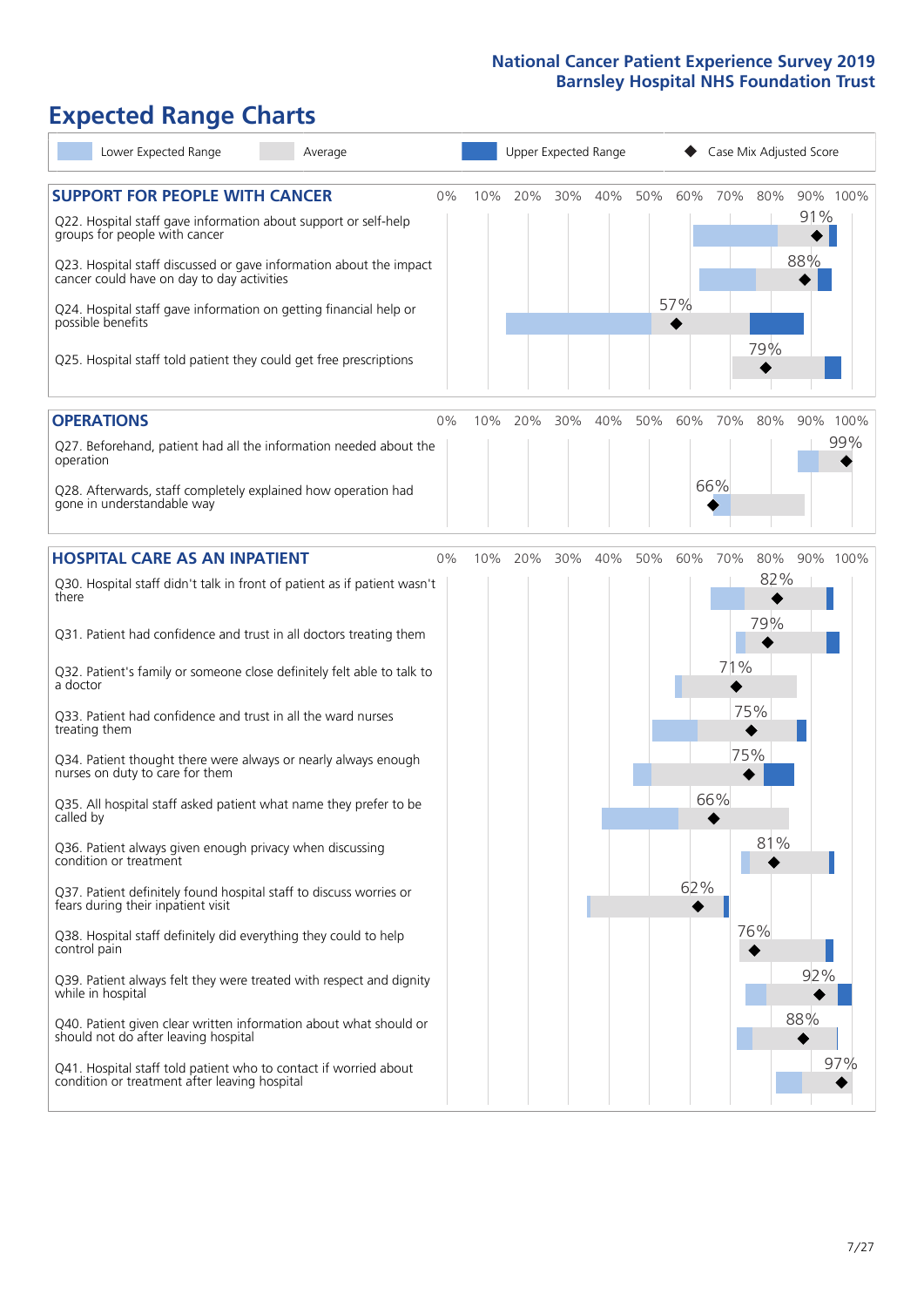# **Expected Range Charts**

|           | Lower Expected Range                                                                                                                                                                                                                                                                                                                                                                                                                                                                                                                                                                                                                                                                                   | Average |         |     |                 |          | Upper Expected Range |                 |            |                |                                           | Case Mix Adjusted Score |                  |
|-----------|--------------------------------------------------------------------------------------------------------------------------------------------------------------------------------------------------------------------------------------------------------------------------------------------------------------------------------------------------------------------------------------------------------------------------------------------------------------------------------------------------------------------------------------------------------------------------------------------------------------------------------------------------------------------------------------------------------|---------|---------|-----|-----------------|----------|----------------------|-----------------|------------|----------------|-------------------------------------------|-------------------------|------------------|
|           | <b>HOSPITAL CARE AS A DAY PATIENT / OUTPATIENT 0%</b><br>Q43. Patient definitely found hospital staff to discuss worries or<br>fears during their outpatient or day case visit<br>Q44. Cancer doctor had the right documents at patient's last<br>outpatient appointment<br>Q46. Beforehand patient completely had all information needed<br>about radiotherapy treatment<br>Q47. Patient completely given understandable information about<br>whether radiotherapy was working<br>Q49. Beforehand patient completely had all information needed<br>about chemotherapy treatment<br>Q50. Patient given enough information about whether<br>chemotherapy was working in a completely understandable way |         |         | 10% | 20%             | $30\%$   | 40%                  | 50%             | 60%<br>64% | 70%<br>72%     | 80%<br>85%<br>77%                         | 94%                     | 90% 100%<br>96%  |
|           | <b>HOME CARE AND SUPPORT</b><br>Q51. Hospital staff definitely gave family or someone close all the<br>information needed to help care at home<br>Q52. Patient definitely given enough support from health or social<br>services during treatment<br>Q53. Patient definitely given enough support from health or social<br>services after treatment                                                                                                                                                                                                                                                                                                                                                    |         | 0%      | 10% | 20%             | 30%      | 40%                  | 50%<br>49%      | 61%        | 60% 70%<br>66% | 80%                                       |                         | 90% 100%         |
| treatment | <b>CARE FROM YOUR GENERAL PRACTICE</b><br>Q54. GP given enough information about patient's condition and<br>Q55. General practice staff definitely did everything they could to<br>support patient during treatment                                                                                                                                                                                                                                                                                                                                                                                                                                                                                    |         | 0%      | 10% | 20%             | 30%      | 40%                  | 50%             | 60%        | 70%<br>68%     | 80%                                       |                         | 90% 100%<br>100% |
|           | <b>YOUR OVERALL NHS CARE</b><br>Q56. Different people treating and caring for patient always work<br>well together to give best possible care<br>Q57. Patient given a care plan<br>Q58. Overall the administration of care was good or very good<br>Q59. Patient felt length of time for attending clinics and<br>appointments for cancer was about right<br>Q60. Someone discussed with patient whether they would like to<br>take part in cancer research                                                                                                                                                                                                                                            |         | 0%<br>0 | 10% | 20%<br>18%<br>2 | 30%<br>3 | 40%<br>4             | 50%<br>46%<br>5 | 60%<br>6   | 70%            | 80%<br>77%<br>81%<br>$\blacklozenge$<br>8 | 90%<br>9                | 90% 100%<br>10   |
| good      | Q61. Patient's average rating of care scored from very poor to very                                                                                                                                                                                                                                                                                                                                                                                                                                                                                                                                                                                                                                    |         |         |     |                 |          |                      |                 |            |                |                                           | 9.0                     |                  |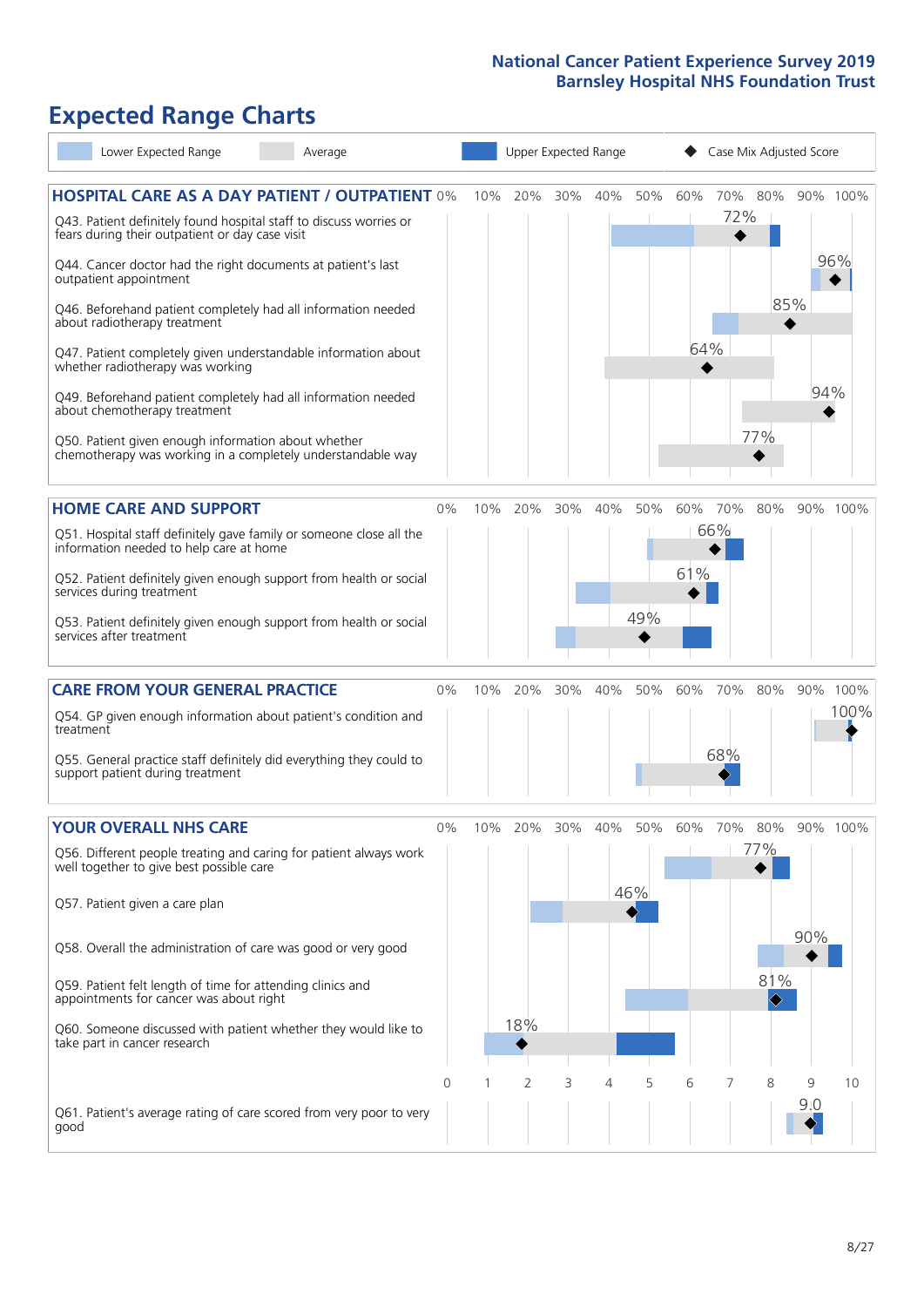# **Comparability Tables**

\* Indicates where a score has been suppressed because there are less than 21 responses.

\*\* No score available for 2018.

 $\triangle$  or  $\nabla$ 

Change 2018-2019: Indicates where 2019 score is significantly higher or lower than 2018 score Change Overall: Indicates significant change overall (2015, 2016, 2017, 2018 and 2019).

Adjusted Score below Lower Expected Range Adjusted Score between Upper and Lower Expected Ranges Adjusted Score above Upper Expected Range

|                                                                             | Case Mix Adjusted Scores<br>Unadjusted Scores |               |            |               |                         |                   |               |                |                                     |                   |
|-----------------------------------------------------------------------------|-----------------------------------------------|---------------|------------|---------------|-------------------------|-------------------|---------------|----------------|-------------------------------------|-------------------|
|                                                                             | 2018<br>n                                     | 2018<br>Score | 2019<br>n. | 2019<br>Score | Change<br>2018-<br>2019 | Change<br>Overall | 2019<br>Score | Lower<br>Range | Upper<br>Expected Expected<br>Range | National<br>Score |
| <b>SEEING YOUR GP</b>                                                       |                                               |               |            |               |                         |                   |               |                |                                     |                   |
| Q1. Saw GP once or twice before being told they needed to go<br>to hospital | 14                                            | 92%           | 100        | 82%           |                         |                   | 80%           | 71%            | 87%                                 | 79%               |
| Q2. Patient thought they were seen as soon as necessary                     | 165                                           | 89%           | 145        | 90%           |                         |                   | 89%           | 78%            | 90%                                 | 84%               |

| <b>DIAGNOSTIC TESTS</b>                                                   |       |     |     |     |     |     |     |     |
|---------------------------------------------------------------------------|-------|-----|-----|-----|-----|-----|-----|-----|
| Q5. Received all the information needed about the test                    | $***$ | **  | 103 | 94% | 94% | 91% | 99% | 95% |
| Q6. The length of time waiting for the test to be done was<br>about right | 142   | 89% | 109 | 93% | 92% | 82% | 94% | 88% |
| Q7. Test results explained in completely understandable way               | 143   | 79% | 109 | 82% | 80% | 72% | 87% | 80% |

| <b>FINDING OUT WHAT WAS WRONG WITH YOU</b>                                                      |     |     |     |     |     |     |     |     |
|-------------------------------------------------------------------------------------------------|-----|-----|-----|-----|-----|-----|-----|-----|
| Q10. Patient told they could bring a family member or friend<br>when first told they had cancer | 150 | 81% | 137 | 74% | 71% | 69% | 85% | 77% |
| Q11. Patient felt they were told sensitively that they had cancer                               | 166 | 85% | 147 | 87% | 85% | 80% | 91% | 86% |
| Q12. Patient completely understood the explanation of what<br>was wrong                         | 168 | 79% | 147 | 76% | 73% | 66% | 80% | 73% |
| Q13. Patient given easy to understand written information<br>about the type of cancer they had  | 146 | 71% | 119 | 82% | 79% | 67% | 82% | 74% |

| <b>DECIDING THE BEST TREATMENT FOR YOU</b>                                                              |      |     |     |     |     |     |     |     |
|---------------------------------------------------------------------------------------------------------|------|-----|-----|-----|-----|-----|-----|-----|
| Q14. Patient felt that treatment options were completely<br>explained                                   | 148  | 84% | 126 | 84% | 82% | 77% | 90% | 83% |
| Q15. Patient felt possible side effects were definitely explained<br>in an understandable way           | 159  | 74% | 128 | 73% | 72% | 65% | 80% | 73% |
| Q16. Patient definitely given practical advice and support in<br>dealing with side effects of treatment | 159  | 65% | 30  | 63% | 61% | 59% | 75% | 67% |
| Q17. Patient definitely told about side effects that could affect<br>them in the future                 | 146  | 64% | 17  | 59% | 56% | 48% | 66% | 57% |
| Q18. Patient definitely involved as much as they wanted in<br>decisions about care and treatment        | $**$ | **  | 42  | 89% | 89% | 74% | 88% | 81% |

| <b>CLINICAL NURSE SPECIALIST (CNS)</b>                                                    |     |        |     |     |  |     |     |     |     |
|-------------------------------------------------------------------------------------------|-----|--------|-----|-----|--|-----|-----|-----|-----|
| Q19. Patient given the name of a CNS who would support them<br>through their treatment    | 161 | 89%    | 137 | 95% |  | 95% | 87% | 97% | 92% |
| Q20. Patient found it very or quite easy to contact their CNS                             | 126 | $90\%$ | 112 | 93% |  | 92% | 78% | 92% | 85% |
| Q21. Patient got understandable answers to important<br>questions all or most of the time | 19  | 88%    | 110 | 93% |  | 92% | 81% | 94% | 87% |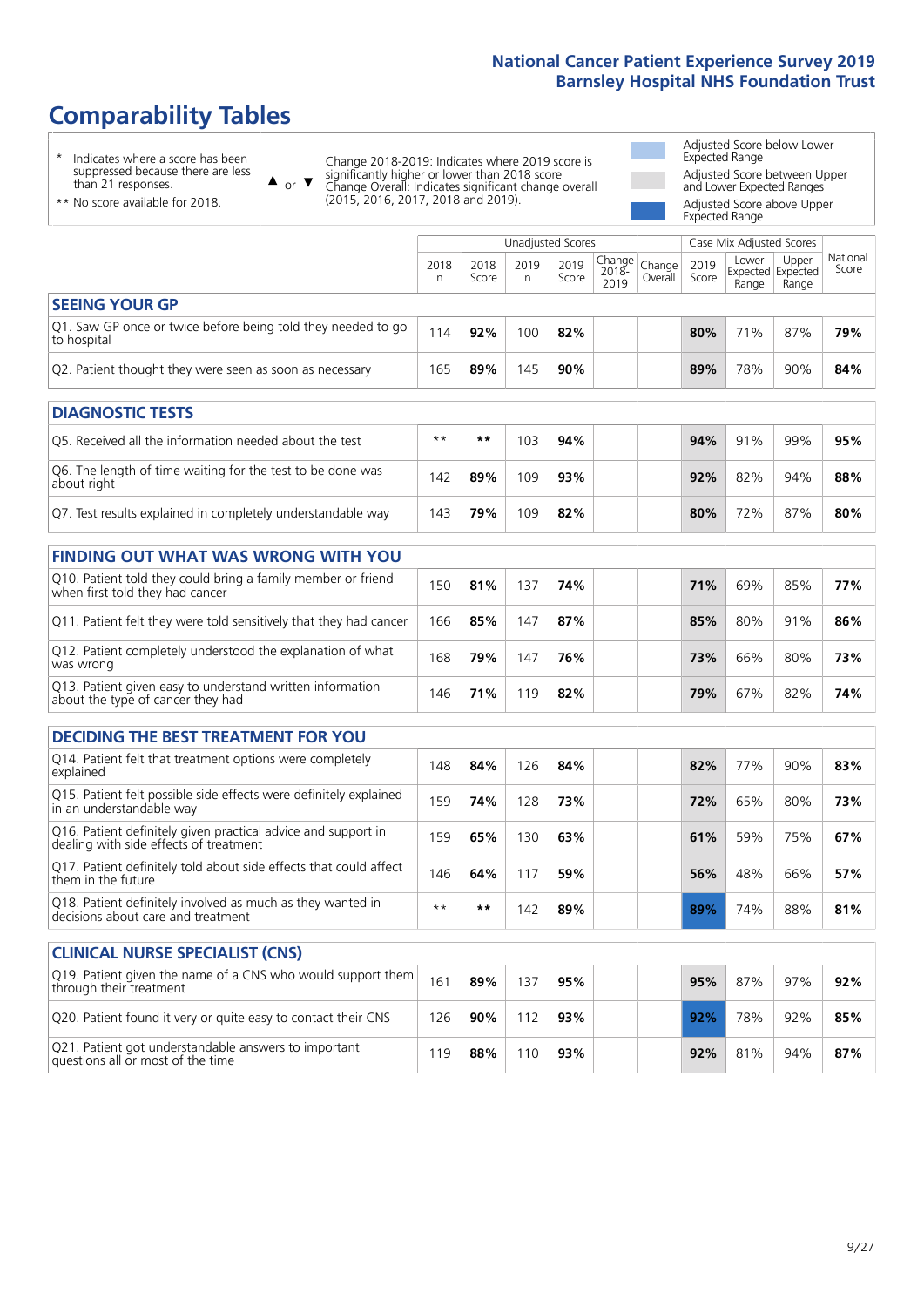# **Comparability Tables**

\* Indicates where a score has been suppressed because there are less than 21 responses.

\*\* No score available for 2018.

 $\triangle$  or  $\nabla$ 

Change 2018-2019: Indicates where 2019 score is significantly higher or lower than 2018 score Change Overall: Indicates significant change overall (2015, 2016, 2017, 2018 and 2019).

Adjusted Score below Lower Expected Range Adjusted Score between Upper and Lower Expected Ranges Adjusted Score above Upper Expected Range

|                                                                                                                   |              |               | <b>Unadjusted Scores</b> |               |                         |                   |               | Case Mix Adjusted Scores |                                     |                   |
|-------------------------------------------------------------------------------------------------------------------|--------------|---------------|--------------------------|---------------|-------------------------|-------------------|---------------|--------------------------|-------------------------------------|-------------------|
|                                                                                                                   | 2018<br>n.   | 2018<br>Score | 2019<br>n                | 2019<br>Score | Change<br>2018-<br>2019 | Change<br>Overall | 2019<br>Score | Lower<br>Range           | Upper<br>Expected Expected<br>Range | National<br>Score |
| <b>SUPPORT FOR PEOPLE WITH CANCER</b>                                                                             |              |               |                          |               |                         |                   |               |                          |                                     |                   |
| Q22. Hospital staff gave information about support or self-help<br>groups for people with cancer                  | 122          | 87%           | 107                      | 92%           |                         |                   | 91%           | 82%                      | 94%                                 | 88%               |
| Q23. Hospital staff discussed or gave information about the<br>impact cancer could have on day to day activities  | 102          | 87%           | 87                       | 90%           |                         |                   | 88%           | 76%                      | 92%                                 | 84%               |
| Q24. Hospital staff gave information on getting financial help or<br>possible benefits                            | 87           | 69%           | 67                       | 55%           |                         |                   | 57%           | 51%                      | 75%                                 | 63%               |
| Q25. Hospital staff told patient they could get free prescriptions                                                | 60           | 80%           | 45                       | 78%           |                         |                   | 79%           | 71%                      | 93%                                 | 82%               |
| <b>OPERATIONS</b>                                                                                                 |              |               |                          |               |                         |                   |               |                          |                                     |                   |
| Q27. Beforehand, patient had all the information needed about<br>the operation                                    | 88           | 97%           | 73                       | 99%           |                         |                   | 99%           | 92%                      | 100%                                | 96%               |
| Q28. Afterwards, staff completely explained how operation had<br>gone in understandable way                       | 88           | 78%           | 76                       | 67%           |                         |                   | 66%           | 70%                      | 88%                                 | 79%               |
| <b>HOSPITAL CARE AS AN INPATIENT</b>                                                                              |              |               |                          |               |                         |                   |               |                          |                                     |                   |
| Q30. Hospital staff didn't talk in front of patient as if patient<br>wasn't there                                 | $**$         | $***$         | 51                       | 82%           |                         |                   | 82%           | 73%                      | 94%                                 | 84%               |
| Q31. Patient had confidence and trust in all doctors treating<br>them                                             | $* *$        | $***$         | 52                       | 81%           |                         |                   | 79%           | 74%                      | 94%                                 | 84%               |
| Q32. Patient's family or someone close definitely felt able to talk<br>to a doctor                                | $* *$        | $***$         | 38                       | 74%           |                         |                   | 71%           | 58%                      | 86%                                 | 72%               |
| Q33. Patient had confidence and trust in all the ward nurses<br>treating them                                     | $\star\star$ | **            | 52                       | 77%           |                         |                   | 75%           | 62%                      | 86%                                 | 74%               |
| Q34. Patient thought there were always or nearly always<br>enough nurses on duty to care for them                 | $\star\star$ | $***$         | 52                       | 75%           |                         |                   | 75%           | 50%                      | 78%                                 | 64%               |
| Q35. All hospital staff asked patient what name they prefer to<br>be called by                                    | $**$         | $***$         | 53                       | 68%           |                         |                   | 66%           | 57%                      | 84%                                 | 71%               |
| Q36. Patient always given enough privacy when discussing<br>condition or treatment                                | $* *$        | $**$          | 52                       | 83%           |                         |                   | 81%           | 75%                      | 94%                                 | 85%               |
| Q37. Patient definitely found hospital staff to discuss worries or<br>fears during their inpatient visit          | $* *$        | **            | 35                       | 66%           |                         |                   | 62%           | 35%                      | 68%                                 | 52%               |
| Q38. Hospital staff definitely did everything they could to help<br>control pain                                  | $* *$        | $***$         | 48                       | 77%           |                         |                   | 76%           | 72%                      | 93%                                 | 83%               |
| Q39. Patient always felt they were treated with respect and<br>dignity while in hospital                          | $\star\star$ | $***$         | 53                       | 92%           |                         |                   | 92%           | 79%                      | 97%                                 | 88%               |
| Q40. Patient given clear written information about what should<br>or should not do after leaving hospital         | $**$         | $***$         | 44                       | 89%           |                         |                   | 88%           | 76%                      | 96%                                 | 86%               |
| Q41. Hospital staff told patient who to contact if worried about<br>condition or treatment after leaving hospital | $\star\star$ | $***$         | 48                       | 98%           |                         |                   | 97%           | 88%                      | 100%                                | 94%               |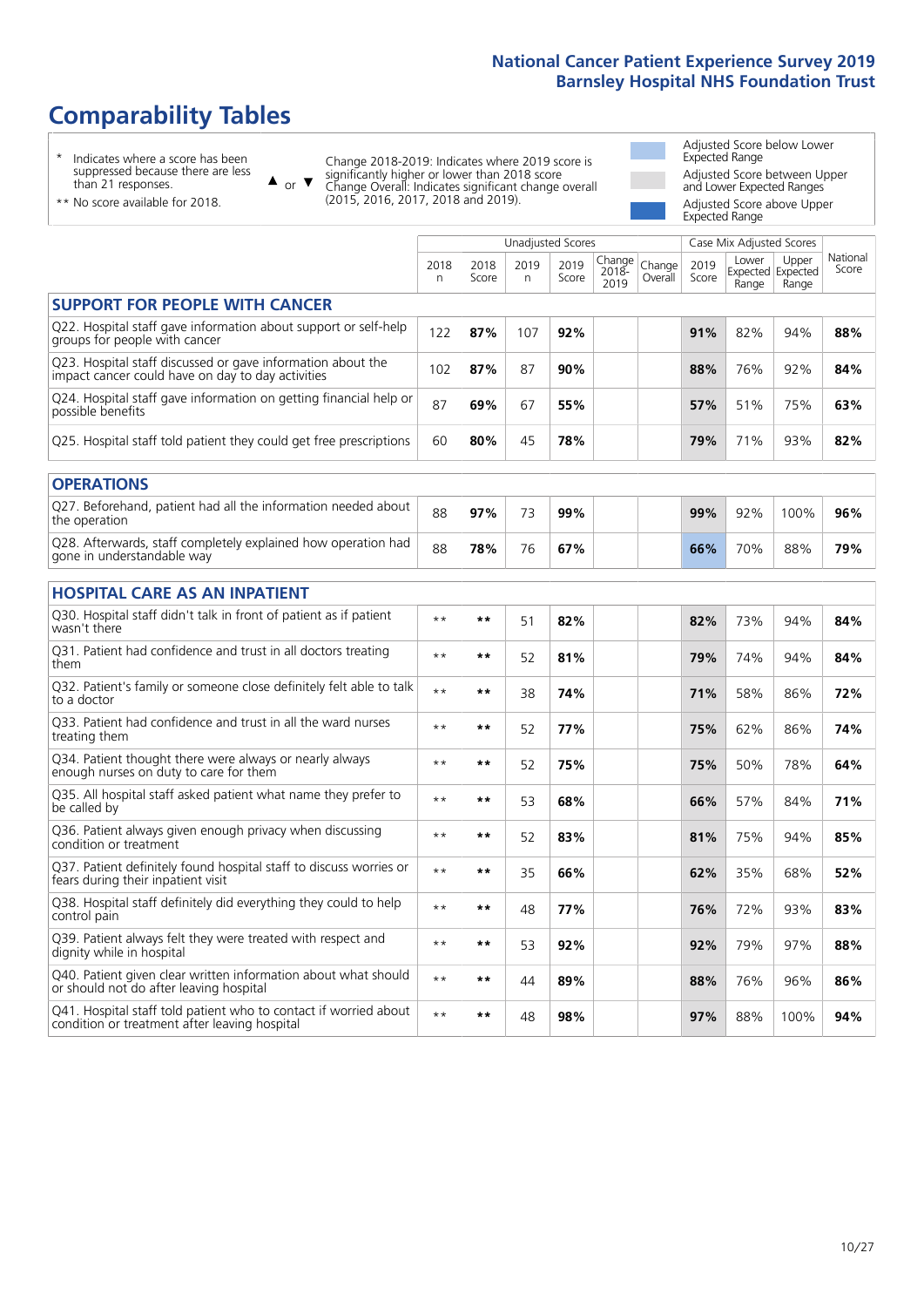# **Comparability Tables**

\* Indicates where a score has been suppressed because there are less than 21 responses.

\*\* No score available for 2018.

 $\triangle$  or  $\nabla$ 

Change 2018-2019: Indicates where 2019 score is significantly higher or lower than 2018 score Change Overall: Indicates significant change overall (2015, 2016, 2017, 2018 and 2019).

Adjusted Score below Lower Expected Range Adjusted Score between Upper and Lower Expected Ranges Adjusted Score above Upper Expected Range

|                                                                                                                       |           |               |           | <b>Unadjusted Scores</b> |                         |                   |               | Case Mix Adjusted Scores |                                     |                   |
|-----------------------------------------------------------------------------------------------------------------------|-----------|---------------|-----------|--------------------------|-------------------------|-------------------|---------------|--------------------------|-------------------------------------|-------------------|
|                                                                                                                       | 2018<br>n | 2018<br>Score | 2019<br>n | 2019<br>Score            | Change<br>2018-<br>2019 | Change<br>Overall | 2019<br>Score | Lower<br>Range           | Upper<br>Expected Expected<br>Range | National<br>Score |
| <b>HOSPITAL CARE AS A DAY PATIENT / OUTPATIENT</b>                                                                    |           |               |           |                          |                         |                   |               |                          |                                     |                   |
| Q43. Patient definitely found hospital staff to discuss worries or<br>fears during their outpatient or day case visit | 121       | 74%           | 91        | 75%                      |                         |                   | 72%           | 61%                      | 80%                                 | 71%               |
| Q44. Cancer doctor had the right documents at patient's last<br>outpatient appointment                                | 142       | 96%           | 113       | 96%                      |                         |                   | 96%           | 92%                      | 100%                                | 96%               |
| Q46. Beforehand patient completely had all information needed<br>about radiotherapy treatment                         | 32        | 84%           | 22        | 86%                      |                         |                   | 85%           | 72%                      | 100%                                | 86%               |
| Q47. Patient completely given understandable information<br>about whether radiotherapy was working                    | 26        | 46%           | 21        | 67%                      |                         |                   | 64%           | 39%                      | 81%                                 | 60%               |
| Q49. Beforehand patient completely had all information needed<br>about chemotherapy treatment                         | 55        | 89%           | 38        | 95%                      |                         |                   | 94%           | 73%                      | 96%                                 | 84%               |
| Q50. Patient given enough information about whether<br>chemotherapy was working in a completely understandable way    | 51        | 78%           | 35        | 80%                      |                         |                   | 77%           | 52%                      | 83%                                 | 68%               |
| <b>HOME CARE AND SUPPORT</b>                                                                                          |           |               |           |                          |                         |                   |               |                          |                                     |                   |
| Q51. Hospital staff definitely gave family or someone close all<br>the information needed to help care at home        | 137       | 65%           | 115       | 69%                      |                         |                   | 66%           | 51%                      | 69%                                 | 60%               |
| Q52. Patient definitely given enough support from health or<br>social services during treatment                       | 90        | 57%           | 83        | 63%                      |                         |                   | 61%           | 40%                      | 64%                                 | 52%               |
| Q53. Patient definitely given enough support from health or<br>social services after treatment                        | 57        | 40%           | 56        | 50%                      |                         |                   | 49%           | 32%                      | 58%                                 | 45%               |
| CARE FROM YOUR GENERAL PRACTICE                                                                                       |           |               |           |                          |                         |                   |               |                          |                                     |                   |
| Q54. GP given enough information about patient's condition<br>and treatment                                           | 123       | 95%           | 111       | 100%                     |                         |                   | 100%          | 91%                      | 99%                                 | 95%               |
| Q55. General practice staff definitely did everything they could<br>to support patient during treatment               | 93        | 66%           | 90        | 69%                      |                         |                   | 68%           | 48%                      | 69%                                 | 58%               |
| <b>YOUR OVERALL NHS CARE</b>                                                                                          |           |               |           |                          |                         |                   |               |                          |                                     |                   |
| Q56. Different people treating and caring for patient always<br>work well together to give best possible care         | $* *$     | $\star\star$  | 137       | 80%                      |                         |                   | 77%           | 65%                      | 80%                                 | 73%               |
| Q57. Patient given a care plan                                                                                        | 125       | 38%           | 114       | 49%                      |                         |                   | 46%           | 29%                      | 47%                                 | 38%               |
| Q58. Overall the administration of care was good or very good                                                         | 165       | 88%           | 144       | 91%                      |                         |                   | 90%           | 83%                      | 94%                                 | 89%               |
| Q59. Patient felt length of time for attending clinics and<br>appointments for cancer was about right                 | 159       | 80%           | 144       | 83%                      |                         |                   | 81%           | 59%                      | 79%                                 | 69%               |
| Q60. Someone discussed with patient whether they would like<br>to take part in cancer research                        | 150       | 18%           | 130       | 16%                      |                         |                   | <b>18%</b>    | 19%                      | 42%                                 | 30%               |
| Q61. Patient's average rating of care scored from very poor to<br>very good                                           | 163       | 8.8           | 142       | 9.1                      |                         |                   | 9.0           | 8.6                      | 9.0                                 | 8.8               |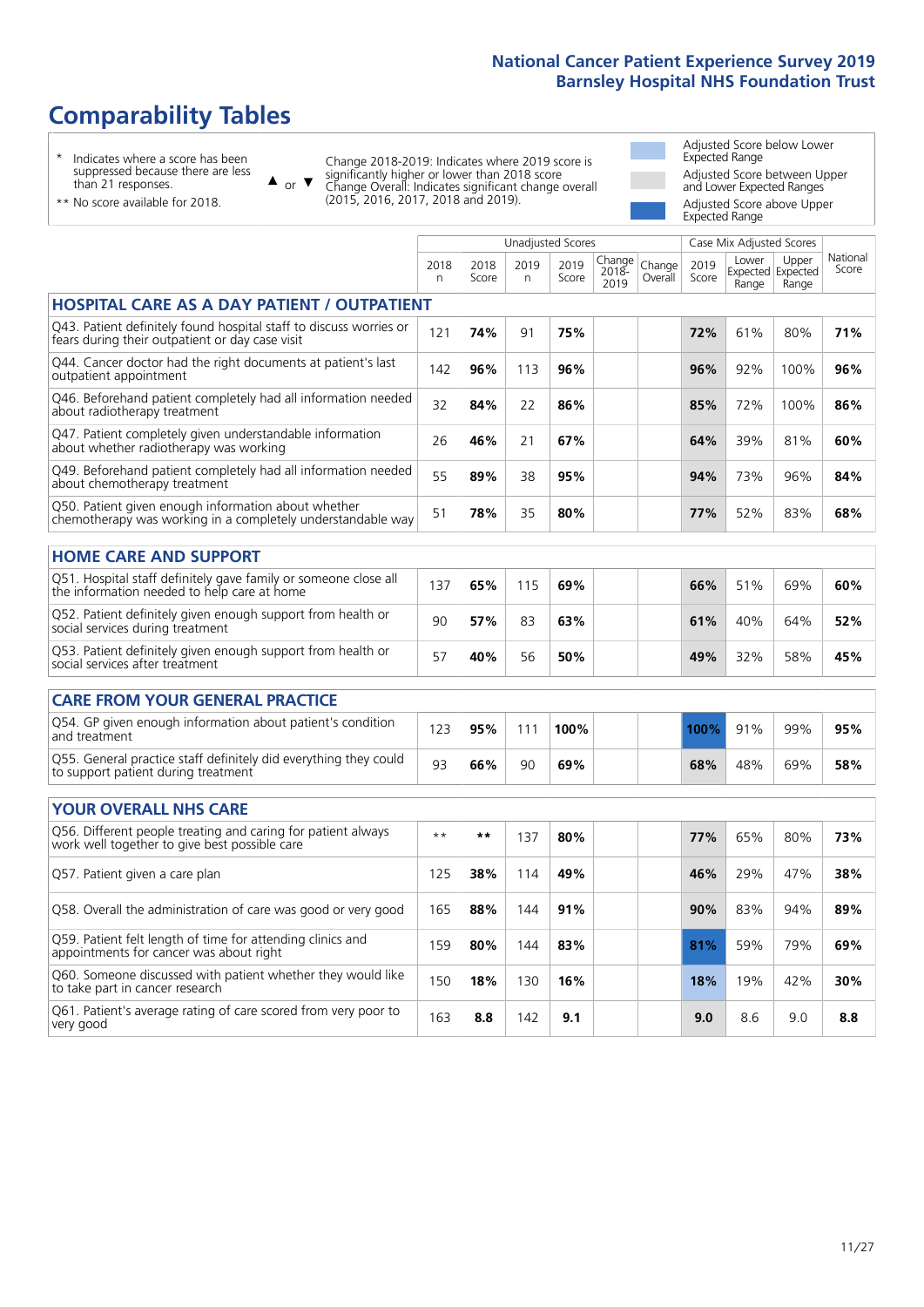# **Tumour Type Tables**

- \* Indicates where a score has been suppressed because there are less than 21 responses.
- n.a. Indicates that there were no respondents for that tumour group.

| <b>SEEING YOUR GP</b>                           |          |              |               |            |                |                |                  |                       | Tumour Group |         |         |                 |                                                                       |       |                |
|-------------------------------------------------|----------|--------------|---------------|------------|----------------|----------------|------------------|-----------------------|--------------|---------|---------|-----------------|-----------------------------------------------------------------------|-------|----------------|
|                                                 |          | Brain<br>CNS | <b>Breast</b> | Colorectal | Gynaecological | Haematological | Head and<br>Neck | <b>Dung</b>           | Prostate     | Sarcoma | Skin    | Upper<br>Gastro | Urological                                                            | Other | All<br>Cancers |
| Q1. Saw GP once or twice before being told they | Trust    | n.a.         | $\star$       | $\star$    | $\star$        | 78%            | $\star$          | $\star$               | $\star$      | n.a.    | $\star$ | $\star$         | $\star$                                                               | n.a.  | 82%            |
| needed to go to hospital                        | National | 59%          |               | 94% 75%    | 77%            |                |                  | 67%   79%   71%   82% |              | 71%     |         |                 | 90% 74% 83% 74% 79%                                                   |       |                |
| Q2. Patient thought they were seen as soon as   | Trust    | n.a.         | 97%           | $\star$    | $\star$        | 97%            | $\star$          | $\star$               | $\star$      | n.a.    | $\star$ | $\star$         | $\star$                                                               | n.a.  | 90%            |
| necessary                                       | National | 79%          |               |            |                |                |                  |                       |              |         |         |                 | 89%   83%   81%   82%   81%   84%   86%   69%   85%   79%   85%   79% |       | 84%            |

#### **DIAGNOSTIC TESTS** Tumour Group

|                                                   |                  | Brain | <b>Breast</b>                           | olorectal.<br>LGT<br>Ü | Gynaecological | Haematological | Head and<br>Neck | Lung    | Prostate | Sarcoma | Skin    | Upper<br>Gastro | Irological                                  | Other | All<br>Cancers |
|---------------------------------------------------|------------------|-------|-----------------------------------------|------------------------|----------------|----------------|------------------|---------|----------|---------|---------|-----------------|---------------------------------------------|-------|----------------|
| Q5. Received all the information needed about     | <b>Trust</b>     | n.a.  | 96%                                     |                        | $\star$        | $\star$        | $\star$          | $\star$ | $\star$  | n.a.    | $\star$ | $\star$         | $\star$                                     | n.a.  | 94%            |
| the test                                          | National         | 93%   | 95%                                     | 95%                    | 93%            | 95%            |                  | 93% 95% | 95%      | 93%     | 96%     | 95%             | 95%                                         | 95%   | 95%            |
| Q6. The length of time waiting for the test to be | Trust            | n.a.  | 96%                                     |                        | $\star$        | 95%            | $\star$          | $\star$ | $\star$  | n.a.    |         | $\star$         | $\star$                                     | n.a.  | 93%            |
| done was about right                              | National 84% 91% |       |                                         | 88%                    |                |                |                  |         |          |         |         |                 | 86% 89% 88% 87% 87% 81% 87% 84% 87% 86% 88% |       |                |
| Q7. Test results explained in completely          | Trust            | n.a.  | 78%                                     |                        | $\star$        | 82%            | $\star$          | $\star$ | $\star$  | n.a.    | $\star$ | $\star$         | $\star$                                     | n.a.  | 82%            |
| understandable way                                | National 71%     |       | 83%   82%   77%   77%   79%   80%   80% |                        |                |                |                  |         |          |         |         |                 | 78% 84% 75% 80% 76% 80%                     |       |                |

| <b>FINDING OUT WHAT WAS WRONG WITH YOU</b>        |              |       |               |                          |                |                |                        |                 | <b>Tumour Group</b> |         |         |                 |           |       |                |
|---------------------------------------------------|--------------|-------|---------------|--------------------------|----------------|----------------|------------------------|-----------------|---------------------|---------|---------|-----------------|-----------|-------|----------------|
|                                                   |              | Brain | <b>Breast</b> | ╮<br>Colorectal /<br>LGT | Gynaecological | Haematological | ad and<br>Neck<br>Head | Lung            | Prostate            | Sarcoma | Skin    | Upper<br>Gastro | Jrologica | Other | All<br>Cancers |
| Q10. Patient told they could bring a family       | <b>Trust</b> | n.a.  | 76%           | $\star$                  | $\star$        | 74%            | $\star$                | $\star$         | $\star$             | n.a.    | $\star$ | $\star$         | $\star$   | n.a.  | 74%            |
| member or friend when first told they had cancer  | National     | 85%   | 82%           | 82%                      | 71%            | 71%            | 71%                    | 77%             | 79%                 | 73%     | 69%     | 76%             | 73%       | 75%   | 77%            |
| Q11. Patient felt they were told sensitively that | Trust        | n.a.  | 86%           | $\star$                  | $\star$        | 87%            | $\star$                | $\star$         | $\star$             | n.a.    | $\star$ | $\star$         | $\star$   | n.a.  | 87%            |
| they had cancer                                   | National     | 79%   | 89%           | 87%                      | 82%            | 84%            | 87%                    | 83%             | 86%                 | 84%     | 89%     | 81%             | 84%       | 83%   | 86%            |
| Q12. Patient completely understood the            | Trust        | n.a.  | 83%           |                          | $\star$        | 61%            | $\star$                | $\star$         | $\star$             | n.a.    | $\star$ | $\star$         | $\star$   | n.a.  | 76%            |
| explanation of what was wrong                     | National     | 66%   | 77%           | 79%                      | 73%            | 60%            | 78%                    | 76%             | 79%                 | 67%     | 80%     | 70%             | 77%       | 70%   | 73%            |
| Q13. Patient given easy to understand written     | Trust        | n.a.  | 88%           | $\star$                  | $\star$        | 85%            | $\ast$                 | $\star$         | $\star$             | n.a.    | $\star$ | $\star$         | $\star$   | n.a.  | 82%            |
| information about the type of cancer they had     | National     | 66%   | 78%           | 73%                      | 71%            | 76%            |                        | 69%   67%   83% |                     |         | 67% 84% | 67%             | 74%       | 65%   | 74%            |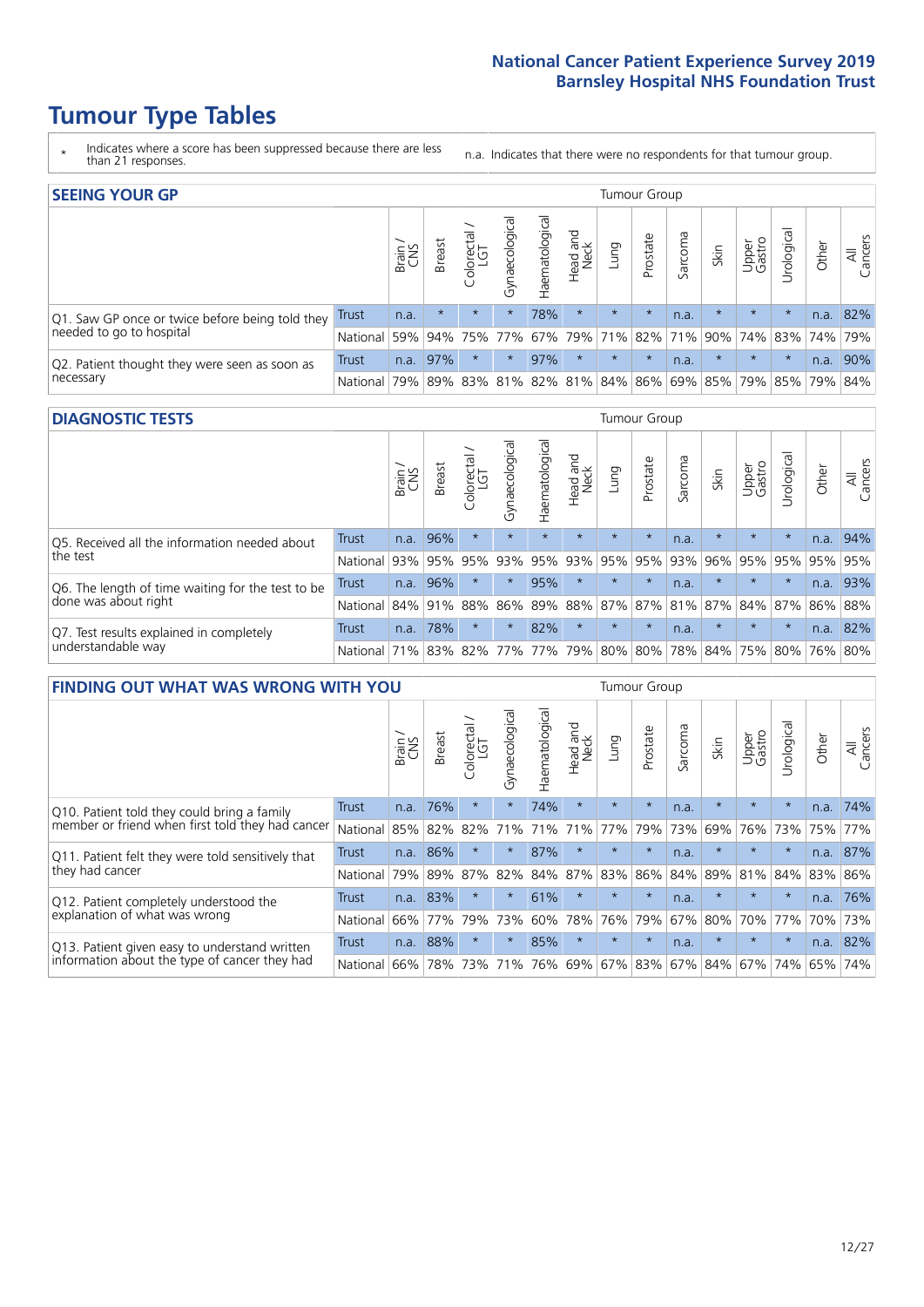# **Tumour Type Tables**

\* Indicates where a score has been suppressed because there are less than 21 responses.

n.a. Indicates that there were no respondents for that tumour group.

| <b>DECIDING THE BEST TREATMENT FOR YOU</b>         |          |       |               |                             |                |                |                         |         | <b>Tumour Group</b> |         |                                         |                 |            |         |                |
|----------------------------------------------------|----------|-------|---------------|-----------------------------|----------------|----------------|-------------------------|---------|---------------------|---------|-----------------------------------------|-----------------|------------|---------|----------------|
|                                                    |          | Brain | <b>Breast</b> | olorectal.<br>LGT<br>$\cup$ | Gynaecological | Haematological | ead and<br>Neck<br>Head | Lung    | Prostate            | Sarcoma | Skin                                    | Upper<br>Gastro | Jrological | Other   | All<br>Cancers |
| Q14. Patient felt that treatment options were      | Trust    | n.a.  | 90%           | $\star$                     | $\star$        | 83%            | $\star$                 | $\star$ | $\star$             | n.a.    | $\ast$                                  | $\star$         | $\star$    | n.a.    | 84%            |
| completely explained                               | National | 85%   | 85%           | 85%                         | 85%            | 82%            | 87%                     | 84%     | 83%                 | 83%     | 89%                                     | 81%             | 83%        | 79%     | 83%            |
| Q15. Patient felt possible side effects were       | Trust    | n.a.  | 76%           |                             | $\star$        | 61%            | $\star$                 | $\star$ | $\star$             | n.a.    | $\star$                                 | $\star$         | $\star$    | n.a.    | 73%            |
| definitely explained in an understandable way      | National | 69%   | 74%           | 76%                         | 75%            | 69%            | 73%                     | 74%     | 73%                 | 73%     | 77%                                     | 72%             | 71%        | 70%     | 73%            |
| Q16. Patient definitely given practical advice and | Trust    | n.a.  | 70%           |                             | $\star$        | 63%            | $\star$                 | $\star$ | $\star$             | n.a.    | $\star$                                 | $\star$         | $\star$    | n.a.    | 63%            |
| support in dealing with side effects of treatment  | National | 63%   | 70%           | 70%                         | 69%            | 65%            | 70%                     | 69%     | 65%                 | 66%     | 71%                                     | 66%             | 63%        | 64%     | 67%            |
| Q17. Patient definitely told about side effects    | Trust    | n.a.  | 57%           |                             | $\star$        | 52%            | $\star$                 | $\star$ | $\star$             | n.a.    | $\star$                                 | $\star$         | $\star$    | n.a.    | 59%            |
| that could affect them in the future               | National | 62%   | 57%           | 59%                         | 56%            | 51%            | 64%                     | 56%     | 66%                 | 54%     | 66%                                     | 53%             | 56%        | 52%     | 57%            |
| Q18. Patient definitely involved as much as they   | Trust    | n.a.  | 86%           | $\star$                     | $\star$        | 90%            | $\star$                 | $\star$ | $\star$             | n.a.    | $\star$                                 | $\star$         | $\star$    | n.a.    | 89%            |
| wanted in decisions about care and treatment       | National | 79%   |               |                             |                |                |                         |         |                     |         | 81% 83% 81% 80% 81% 81% 84% 81% 87% 79% |                 | 79%        | 78% 81% |                |

#### **CLINICAL NURSE SPECIALIST (CNS)** Tumour Group

|                                             |                      | Brain | <b>Breast</b> | olorectal<br>LGT<br>U | $\overline{\sigma}$<br>aecologic<br>$\bar{\xi}$ | ᠊ᢛ<br>Haematologic          | Head and<br>Neck | Lung            | Prostate | Sarcoma | Skin          | Upper<br>Gastro | σ<br>rologica | Other | All<br>Cancers |
|---------------------------------------------|----------------------|-------|---------------|-----------------------|-------------------------------------------------|-----------------------------|------------------|-----------------|----------|---------|---------------|-----------------|---------------|-------|----------------|
| Q19. Patient given the name of a CNS who    | <b>Trust</b>         |       | n.a. 100%     |                       |                                                 | 100%                        | $\star$          | $\star$         | $\star$  | n.a.    | $\star$       | $\star$         | $\star$       | n.a.  | 95%            |
| would support them through their treatment  | National             | 95%   | 95%           | 92%                   | 95%                                             | 92%                         | 91%              | 94% 91%         |          |         | $ 91\% 91\% $ | 93%             | 85%           | 89%   | 92%            |
| Q20. Patient found it very or quite easy to | Trust                | n.a.  | 94%           |                       | $\star$                                         | 96%                         | $\star$          | $\star$         | $\star$  | n.a.    | $\star$       | $\star$         | $\star$       | n.a.  | 93%            |
| contact their CNS                           | National I           |       | 86% 84% 88%   |                       | 85%                                             | 87%                         |                  | 86%   86%   80% |          |         |               | 86% 90% 85% 83% |               | 83%   | 85%            |
| Q21. Patient got understandable answers to  | Trust                | n.a.  | 94%           |                       |                                                 | 100%                        | $\star$          | $\star$         | $\star$  | n.a.    | $\star$       | $\star$         | $\star$       | n.a.  | 93%            |
| important questions all or most of the time | National   82%   87% |       |               | 89%                   |                                                 | 86% 89% 88% 86% 87% 87% 93% |                  |                 |          |         |               | 86% 87%         |               | 86%   | 87%            |

| <b>SUPPORT FOR PEOPLE WITH CANCER</b>                                                             |              |       |               |            |                |                |                         |             | <b>Tumour Group</b> |         |         |                 |            |       |                |
|---------------------------------------------------------------------------------------------------|--------------|-------|---------------|------------|----------------|----------------|-------------------------|-------------|---------------------|---------|---------|-----------------|------------|-------|----------------|
|                                                                                                   |              | Brain | <b>Breast</b> | Colorectal | Gynaecological | Haematological | ead and<br>Neck<br>Head | Lung        | Prostate            | Sarcoma | Skin    | Upper<br>Gastro | Jrological | Other | All<br>Cancers |
| Q22. Hospital staff gave information about<br>support or self-help groups for people with         | <b>Trust</b> | n.a.  | 97%           | $\star$    | $\star$        | 93%            | $\star$                 | $\star$     | $\star$             | n.a.    | $\star$ | $\star$         | $\star$    | n.a.  | 92%            |
| cancer                                                                                            | National     | 92%   | 92%           | 88%        | 87%            | 86%            | 88%                     | 87%         | 91%                 | 86%     | 90%     | 88%             | 81%        | 83%   | 88%            |
| Q23. Hospital staff discussed or gave information<br>about the impact cancer could have on day to | <b>Trust</b> | n.a.  | 96%           | $\star$    | $\star$        | 95%            | $\star$                 | $\star$     | $\star$             | n.a.    | $\star$ | $\star$         | $\star$    | n.a.  | 90%            |
| day activities                                                                                    | National     | 84%   | 86%           | 85%        | 82%            | 84%            | 84%                     | 83%         | 88%                 | 81%     | 86%     | 83%             | 78%        | 79%   | 84%            |
| Q24. Hospital staff gave information on getting                                                   | Trust        | n.a.  | $\star$       | $\star$    | $\star$        |                | $\star$                 | $\star$     | $\star$             | n.a.    | $\star$ | $\star$         | $\star$    | n.a.  | 55%            |
| financial help or possible benefits                                                               | National     | 78%   | 68%           | 61%        | 66%            | 61%            | 67%                     | 72%         | 55%                 | 64%     | 60%     | 64%             | 47%        | 59%   | 63%            |
| Q25. Hospital staff told patient they could get                                                   | Trust        | n.a.  | $\star$       | $\star$    | $\star$        | $\star$        | $\star$                 | $\star$     | $\star$             | n.a.    | $\star$ | $\star$         | $\star$    | n.a.  | 78%            |
| free prescriptions                                                                                | National     | 82%   | 81%           | 83%        | 79%            | 87%            |                         | 84% 86% 80% |                     | 78%     | 71%     | 84%             | 73%        | 81%   | 82%            |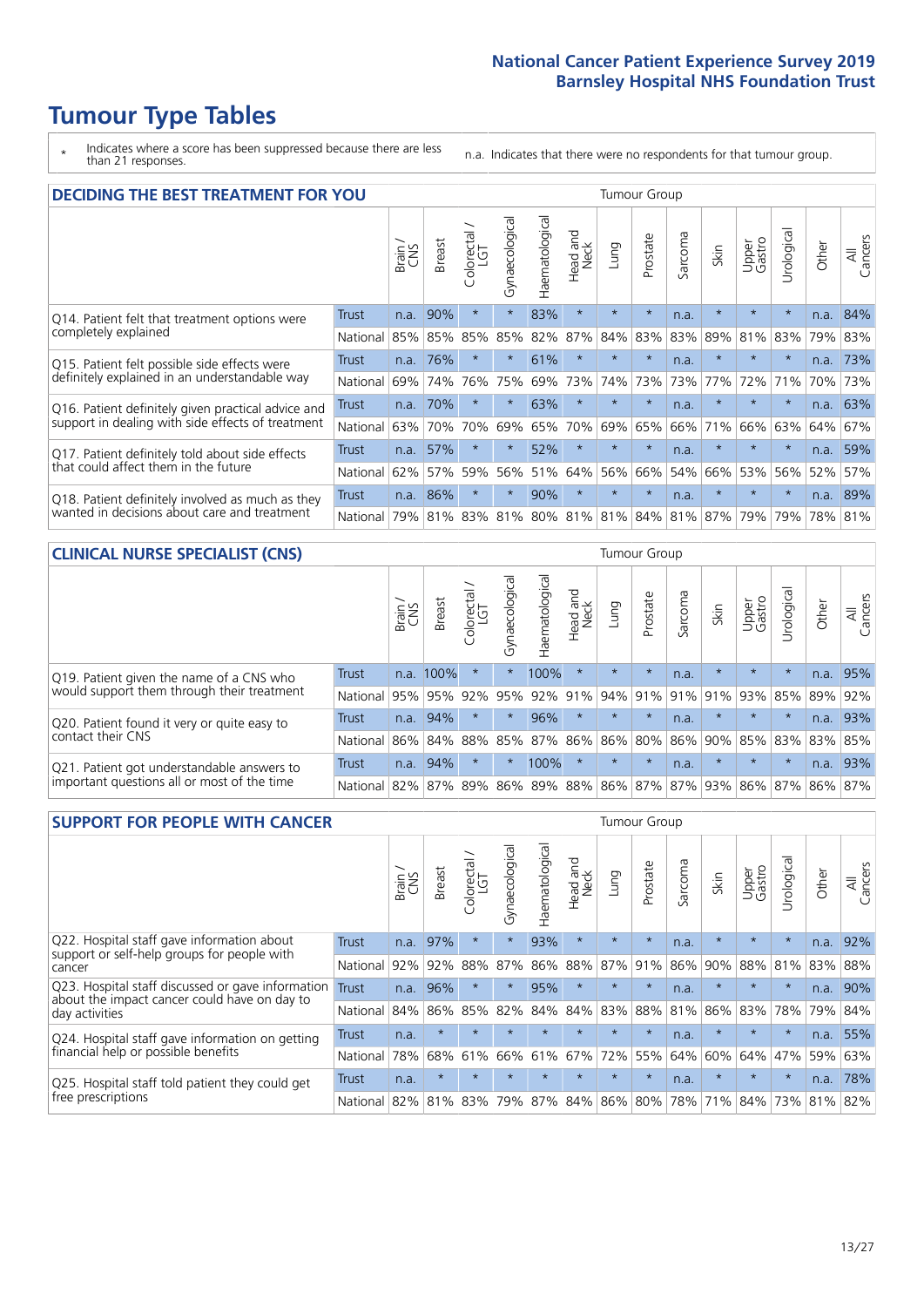# **Tumour Type Tables**

- \* Indicates where a score has been suppressed because there are less than 21 responses.
- n.a. Indicates that there were no respondents for that tumour group.

| <b>OPERATIONS</b>                                |            |       |               |                        |                                     |                |                  |             | Tumour Group |         |         |                 |                                  |       |                |
|--------------------------------------------------|------------|-------|---------------|------------------------|-------------------------------------|----------------|------------------|-------------|--------------|---------|---------|-----------------|----------------------------------|-------|----------------|
|                                                  |            | Brain | <b>Breast</b> | olorectal.<br>LGT<br>Ü | $\overline{\sigma}$<br>Gynaecologic | Haematological | Head and<br>Neck | <b>Dung</b> | Prostate     | Sarcoma | Skin    | Upper<br>Gastro | $\overline{\sigma}$<br>Jrologica | Other | All<br>Cancers |
| Q27. Beforehand, patient had all the information | Trust      |       | n.a. 100%     |                        | $\star$                             | $\star$        | $\star$          | $\star$     | $\star$      | n.a.    | $\star$ | n.a.            | $\star$                          | n.a.  | 99%            |
| needed about the operation                       | National   | 96%   | 97%           | 96%                    |                                     | 96% 94%        |                  | 96% 95% 97% |              |         | 95% 96% | 96%             | 95% 95%                          |       | 96%            |
| Q28. Afterwards, staff completely explained how  | Trust      | n.a.  | 78%           | $\star$                | $\star$                             | $\star$        | $\star$          | $\star$     | $\star$      | n.a.    | $\star$ | n.a.            | $\star$                          | n.a.  | 67%            |
| operation had gone in understandable way         | National I | 76%   |               | 79% 83%                |                                     |                | 79% 78% 79%      |             |              |         |         |                 | 79% 78% 80% 82% 79% 76% 77%      |       | 79%            |

### **HOSPITAL CARE AS AN INPATIENT** TUMOUR STOUP TUMOUR Group

|                                                                                                  |              | Brain | <b>Breast</b> | Colorectal /<br>LGT | Gynaecological | Haematological | Head and<br><b>Neck</b> | Lung        | Prostate | Sarcoma | Skin | Upper<br>Gastro | Urological | Other   | Cancers<br>$\overline{\overline{z}}$ |
|--------------------------------------------------------------------------------------------------|--------------|-------|---------------|---------------------|----------------|----------------|-------------------------|-------------|----------|---------|------|-----------------|------------|---------|--------------------------------------|
| Q30. Hospital staff didn't talk in front of patient                                              | Trust        | n.a.  | $\star$       | $\star$             | $\star$        | $\star$        | $\star$                 | $\star$     | $\star$  | n.a.    | n.a. | $\star$         | $\star$    | n.a.    | 82%                                  |
| as if patient wasn't there                                                                       | National     | 81%   | 86%           | 81%                 | 83%            | 84%            |                         | 83% 81%     | 88%      | 86%     | 86%  | 81%             | 83%        | 82%     | 84%                                  |
| 031. Patient had confidence and trust in all                                                     | <b>Trust</b> | n.a.  | $\star$       | $\star$             | $\star$        | $\star$        | $\star$                 | $\star$     | $\star$  | n.a.    | n.a. |                 | $\star$    | n.a.    | 81%                                  |
| doctors treating them                                                                            | National     | 82%   | 83%           | 85%                 | 83%            | 82%            | 87%                     | 83%         | 89%      | 86%     | 85%  | 81%             | 85%        | 80%     | 84%                                  |
| Q32. Patient's family or someone close definitely                                                | <b>Trust</b> | n.a.  | $\star$       | $\star$             | $\star$        | $\star$        | $\star$                 | $\star$     | $\star$  | n.a.    | n.a. |                 | $\star$    | n.a.    | 74%                                  |
| felt able to talk to a doctor                                                                    | National     | 67%   | 72%           | 73%                 | 72%            | 74%            | 75%                     | 74%         | 72%      | 71%     | 74%  | 73%             | 71%        | 69%     | 72%                                  |
| Q33. Patient had confidence and trust in all the                                                 | <b>Trust</b> | n.a.  | $\star$       | $\star$             | $\star$        | $\star$        | $\star$                 | $\star$     | $\star$  | n.a.    | n.a. | $\star$         | $\star$    | n.a.    | 77%                                  |
| ward nurses treating them                                                                        | National     | 72%   | 73%           | 72%                 | 71%            | 77%            | 75%                     | 77%         | 79%      | 74%     | 75%  |                 | 73% 77%    | 69%     | 74%                                  |
| Q34. Patient thought there were always or nearly                                                 | <b>Trust</b> | n.a.  | $\star$       | $\star$             | $\star$        | $\star$        | $\star$                 | $\star$     | $\star$  | n.a.    | n.a. |                 | $\star$    | n.a.    | 75%                                  |
| always enough nurses on duty to care for them                                                    | National     | 68%   | 64%           | 62%                 | 63%            | 63%            | 65%                     | 68%         | 72%      | 65%     | 70%  | 65%             | 66%        | 60%     | 64%                                  |
| Q35. All hospital staff asked patient what name                                                  | Trust        | n.a.  | $\star$       | $\star$             | $\star$        | $\star$        | $\star$                 | $\star$     | $\star$  | n.a.    | n.a. |                 | $\star$    | n.a.    | 68%                                  |
| they prefer to be called by                                                                      | National     | 68%   | 62%           | 74%                 | 65%            | 72%            | 71%                     | 76%         | 72%      | 74%     | 70%  | 78%             | 76%        | 69%     | 71%                                  |
| Q36. Patient always given enough privacy when                                                    | <b>Trust</b> | n.a.  | $\star$       | $\star$             | $\star$        | $\star$        | $\star$                 | $\star$     | $\star$  | n.a.    | n.a. |                 | $\star$    | n.a.    | 83%                                  |
| discussing condition or treatment                                                                | National     | 78%   | 84%           | 85%                 | 81%            | 86%            | 87%                     | 84%         | 88%      | 84%     | 84%  | 84%             | 85%        | 82% 85% |                                      |
| Q37. Patient definitely found hospital staff to                                                  | <b>Trust</b> | n.a.  | $\star$       | $\star$             | $\star$        | $\star$        | $\star$                 | $\star$     | $\star$  | n.a.    | n.a. |                 | $\star$    | n.a.    | 66%                                  |
| discuss worries or fears during their inpatient visit                                            | National     | 45%   | 51%           | 55%                 | 51%            | 56%            | 52%                     | 49%         | 53%      | 54%     | 51%  |                 | 53% 49%    | 46%     | 52%                                  |
| Q38. Hospital staff definitely did everything they                                               | <b>Trust</b> | n.a.  | $\star$       | $\star$             | $\star$        | $\star$        | $\star$                 | $\star$     | $\star$  | n.a.    | n.a. | $\star$         | $\star$    | n.a.    | 77%                                  |
| could to help control pain                                                                       | National     | 85%   | 83%           | 84%                 | 82%            | 82%            | 80%                     | 84%         | 85%      | 83%     | 85%  | 82%             | 81%        | 82%     | 83%                                  |
| Q39. Patient always felt they were treated with                                                  | Trust        | n.a.  | $\star$       | $\star$             | $\star$        | $\star$        | $\star$                 | $\star$     | $\star$  | n.a.    | n.a. | $\star$         | $\star$    | n.a.    | 92%                                  |
| respect and dignity while in hospital                                                            | National     | 85%   | 87%           | 87%                 | 85%            | 89%            | 87%                     | 88%         | 91%      | 89%     | 89%  | 88%             | 90%        | 86%     | 88%                                  |
| Q40. Patient given clear written information<br>about what should or should not do after leaving | <b>Trust</b> | n.a.  | $\star$       | $\star$             | $\star$        | $\star$        | $\star$                 | $\star$     | $\star$  | n.a.    | n.a. |                 | $\star$    | n.a.    | 89%                                  |
| hospital                                                                                         | National     | 80%   | 89%           | 86%                 | 86%            | 83%            |                         | 87% 82%     | 91%      | 85%     | 90%  | 82%             | 87%        | 83%     | 86%                                  |
| Q41. Hospital staff told patient who to contact<br>if worried about condition or treatment after | <b>Trust</b> | n.a.  | $\star$       | $\star$             | $\star$        | $\star$        | $\star$                 | $\star$     | $\star$  | n.a.    | n.a. | $\star$         | $\star$    | n.a.    | 98%                                  |
| leaving hospital                                                                                 | National I   | 94%   |               | 95% 95% 93%         |                |                |                         | 96% 93% 92% | 96%      | 94%     |      | 95% 92%         | 92%        | 93% 94% |                                      |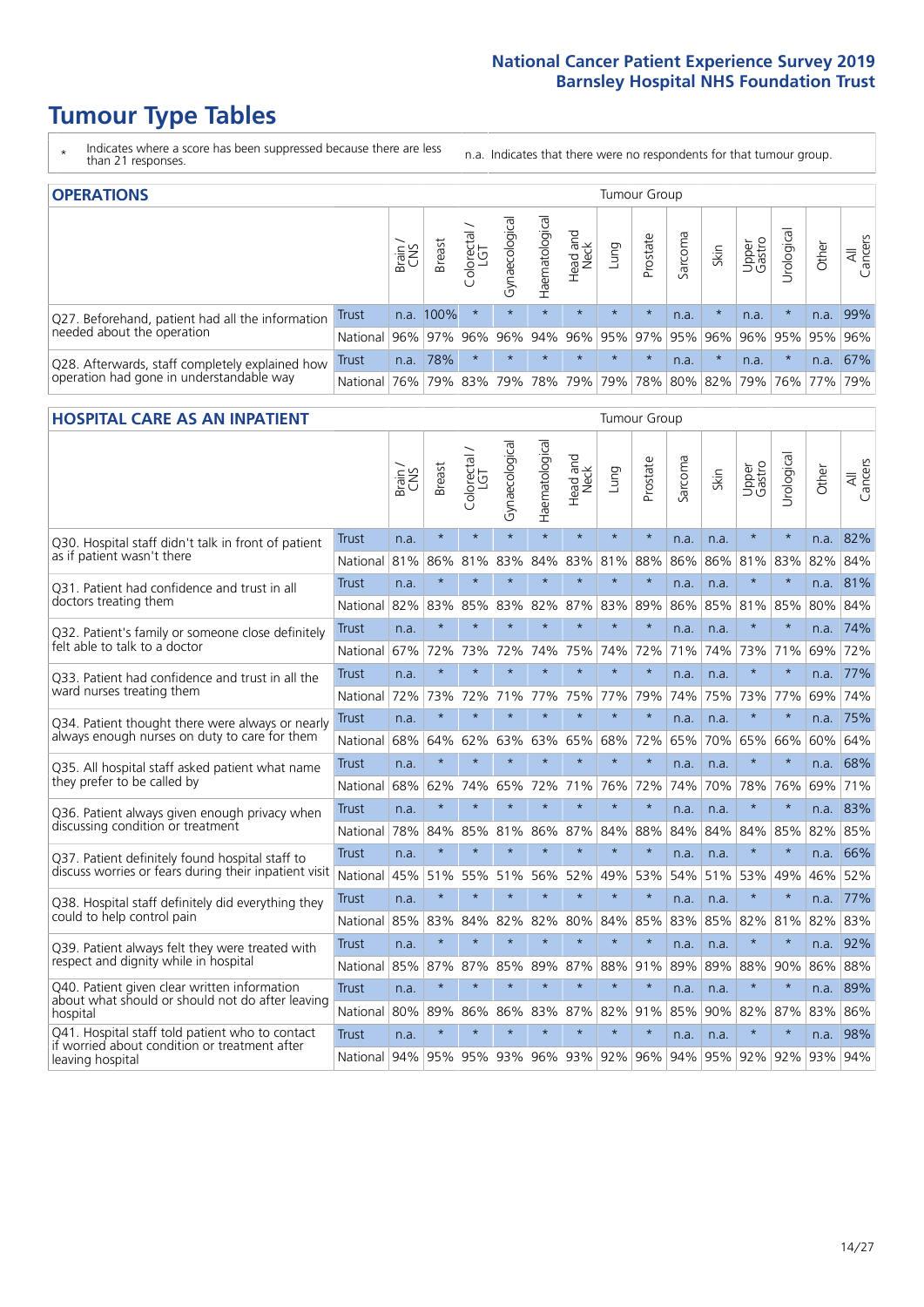# **Tumour Type Tables**

- \* Indicates where a score has been suppressed because there are less than 21 responses.
- n.a. Indicates that there were no respondents for that tumour group.

| <b>HOSPITAL CARE AS A DAY PATIENT / OUTPATIENT</b>                                     |              |       |               |                                   |                |                |                         |         |          | <b>Tumour Group</b> |         |                 |            |       |                |  |  |
|----------------------------------------------------------------------------------------|--------------|-------|---------------|-----------------------------------|----------------|----------------|-------------------------|---------|----------|---------------------|---------|-----------------|------------|-------|----------------|--|--|
|                                                                                        |              | Brain | <b>Breast</b> | ╮<br>olorectal /<br>LGT<br>$\cup$ | Gynaecological | Haematological | ead and<br>Neck<br>Head | Lung    | Prostate | Sarcoma             | Skin    | Upper<br>Gastro | Urological | Other | All<br>Cancers |  |  |
| Q43. Patient definitely found hospital staff to                                        | Trust        | n.a.  | $\star$       | $\star$                           | $\star$        | 78%            | $\star$                 | $\star$ | $\star$  | n.a.                | $\star$ | $\star$         | $\star$    | n.a.  | 75%            |  |  |
| discuss worries or fears during their outpatient or<br>day case visit                  | National     | 66%   | 68%           | 73%                               | 70%            | 73%            | 72%                     | 70%     | 74%      | 72%                 | 72%     | 71%             | 67%        | 68%   | 71%            |  |  |
| Q44. Cancer doctor had the right documents at<br>patient's last outpatient appointment | Trust        | n.a.  | 95%           |                                   |                | 100%           | $\star$                 | $\star$ | $\star$  | n.a.                |         |                 | $\star$    | n.a.  | 96%            |  |  |
|                                                                                        | National     | 94%   | 96%           | 96%                               | 96%            | 97%            | 96%                     | 96%     | 96%      | 96%                 | 96%     | 94%             | 96%        | 95%   | 96%            |  |  |
| Q46. Beforehand patient completely had                                                 | Trust        | n.a.  | $\star$       | $\star$                           | $\star$        | $\star$        | n.a.                    | $\star$ | $\star$  | n.a.                | n.a.    | n.a.            | $\star$    | n.a.  | 86%            |  |  |
| all information needed about radiotherapy<br>treatment                                 | National     | 91%   | 88%           | 83%                               | 88%            | 84%            | 86%                     | 86%     | 88%      | 88%                 | 84%     | 86%             | 83%        | 84%   | 86%            |  |  |
| Q47. Patient completely given understandable                                           | Trust        | n.a.  | $\star$       | $\star$                           | $\star$        | $\star$        | n.a.                    | $\star$ | $\star$  | n.a.                | n.a.    | n.a.            | $\star$    | n.a.  | 67%            |  |  |
| information about whether radiotherapy was<br>working                                  | National     | 56%   | 60%           | 57%                               | 61%            | 62%            | 63%                     | 59%     | 60%      | 67%                 | 57%     | 52%             | 59%        | 59%   | 60%            |  |  |
| Q49. Beforehand patient completely had all                                             | <b>Trust</b> | n.a.  | $\star$       | $\star$                           | $\star$        | 95%            | $\star$                 | $\star$ | $\star$  | n.a.                | n.a.    | n.a.            | $^\star$   | n.a.  | 95%            |  |  |
| information needed about chemotherapy<br>treatment                                     | National     | 80%   | 82%           | 86%                               | 87%            | 85%            | 79%                     | 84%     | 86%      | 86%                 | 90%     | 84%             | 85%        | 85%   | 84%            |  |  |
| Q50. Patient given enough information about                                            | Trust        | n.a.  | $\star$       | $\star$                           |                |                | $\star$                 | $\star$ | $\star$  | n.a.                | n.a.    | n.a.            | $^\star$   | n.a.  | 80%            |  |  |
| whether chemotherapy was working in a<br>completely understandable way                 | National     | 54%   | 62%           | 64%                               | 68%            | 75%            |                         | 57% 67% | 66%      | 71%                 | 79%     | 61%             | 68%        | 69%   | 68%            |  |  |

### **HOME CARE AND SUPPORT** Tumour Group

|                                                                                                                   |              | Brain | <b>Breast</b> | olorectal<br>LGT<br>Ü | ᢛ<br>Gynaecologic | Haematological | ad and<br>Neck<br>Head | <b>Dung</b> | Prostate | Sarcoma | Skin    | Upper<br>Gastro | Urological | Other | All<br>Cancers |
|-------------------------------------------------------------------------------------------------------------------|--------------|-------|---------------|-----------------------|-------------------|----------------|------------------------|-------------|----------|---------|---------|-----------------|------------|-------|----------------|
| Q51. Hospital staff definitely gave family or<br>someone close all the information needed to<br>help care at home | <b>Trust</b> | n.a.  | 65%           |                       | $\star$           | 71%            | $\star$                | $\star$     | $\star$  | n.a.    | $\star$ | $\star$         | $\star$    | n.a.  | 69%            |
|                                                                                                                   | National     | 58%   | 58%           | 63%                   | 57%               | 62% 67%        |                        |             | 59% 61%  | 62%     | 65%     | 60%             | 59%        | 55%   | 60%            |
| Q52. Patient definitely given enough support<br>from health or social services during treatment                   | Trust        | n.a.  | $\star$       | $\star$               | $\star$           | $\star$        | $\star$                | $\star$     | $\star$  | n.a.    | $\star$ | $\star$         | $\star$    | n.a.  | 63%            |
|                                                                                                                   | National     | 42%   | 52%           | 60%                   | 45%               | $ 51\% $       | 59%                    | 50%         | 48%      | 53%     | 57%     | 54%             | 48%        | 51%   | 52%            |
| Q53. Patient definitely given enough support<br>from health or social services after treatment                    | Trust        | n.a.  | $\star$       | $\star$               | $\star$           | $\star$        | $\star$                | $\star$     | $\star$  | n.a.    | $\star$ | n.a.            | $\star$    | n.a.  | 50%            |
|                                                                                                                   | National 39% |       | 41%           | 53%                   | 39%               | $ 43\% $       | 56%                    | 40%         | 46%      |         | 48% 59% | 47%             | $ 44\% $   | 44%   | 45%            |

| <b>CARE FROM YOUR GENERAL PRACTICE</b>                                                                     |              |        |               |                        |               | <b>Tumour Group</b> |                  |         |          |         |                             |                 |                      |         |                |
|------------------------------------------------------------------------------------------------------------|--------------|--------|---------------|------------------------|---------------|---------------------|------------------|---------|----------|---------|-----------------------------|-----------------|----------------------|---------|----------------|
|                                                                                                            |              | Brain, | <b>Breast</b> | ╮<br>Colorectal<br>LGT | Gynaecologica | Haematological      | Head and<br>Neck | Lung    | Prostate | Sarcoma | Skin                        | Upper<br>Gastro | $\sigma$<br>Urologic | Other   | All<br>Cancers |
| Q54. GP given enough information about<br>patient's condition and treatment                                | Trust        | n.a.   | 100%          | $\star$                |               | 100%                | $\star$          | $\star$ | $\star$  | n.a.    | $\star$                     | $\star$         | $\star$              | n.a.    | 100%           |
|                                                                                                            | National 91% |        |               | 96% 95%                | 95%           |                     | 96% 94% 94% 96%  |         |          |         | 94% 96% 93% 95%             |                 |                      | 94%     | 95%            |
| Q55. General practice staff definitely did<br>everything they could to support patient during<br>treatment | <b>Trust</b> | n.a.   | 70%           |                        | $\star$       | $\star$             | $\star$          | $\star$ | $\star$  | n.a.    | $\star$                     | $\star$         | $\star$              | n.a.    | 69%            |
|                                                                                                            | National 55% |        |               |                        | 58% 59% 56%   |                     |                  |         |          |         | 56% 59% 56% 64% 56% 65% 59% |                 |                      | 59% 55% | 58%            |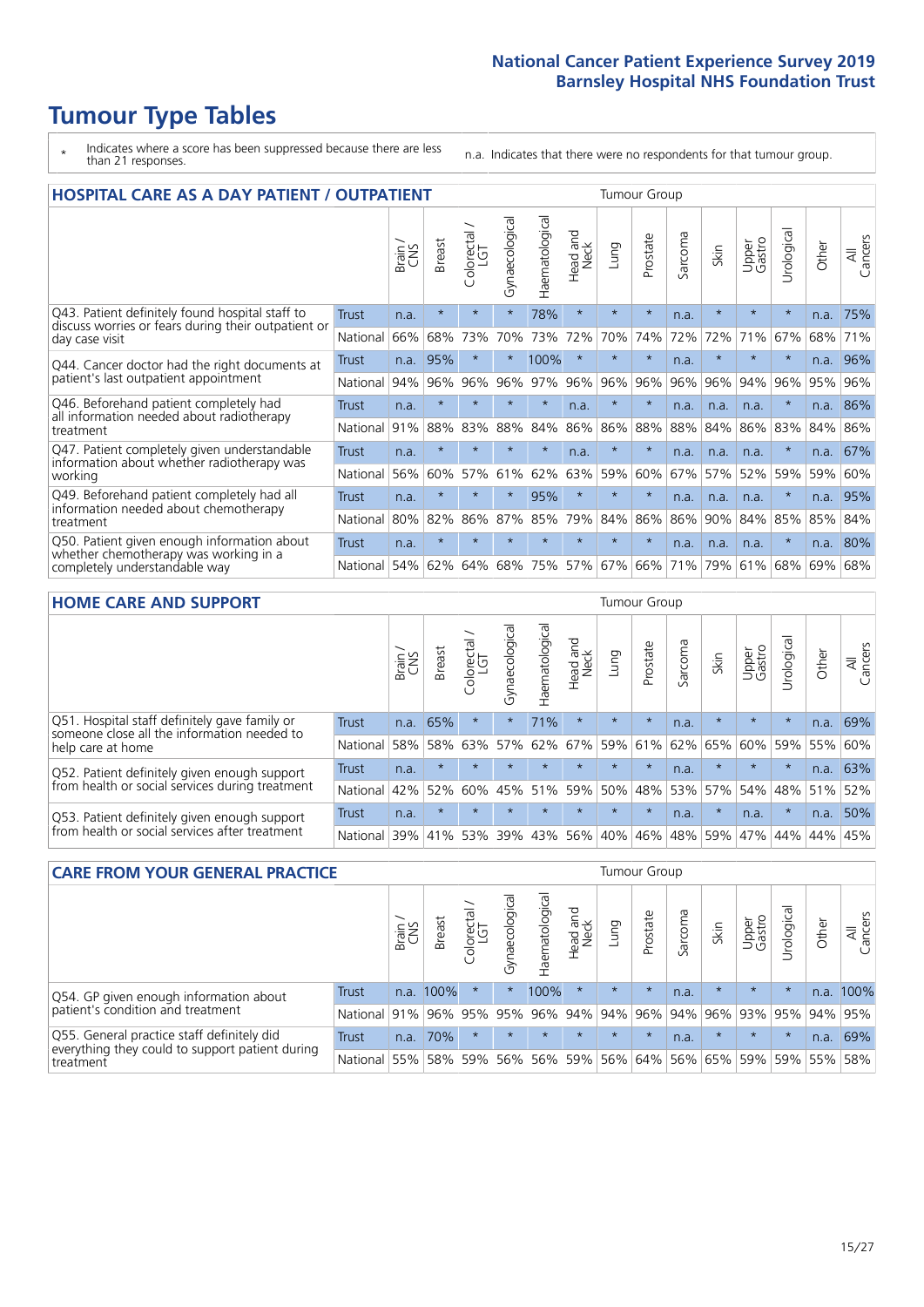# **Tumour Type Tables**

\* Indicates where a score has been suppressed because there are less than 21 responses.

n.a. Indicates that there were no respondents for that tumour group.

|  | <b>YOUR OVERALL NHS CARE</b> |  |
|--|------------------------------|--|
|  |                              |  |

| <b>YOUR OVERALL NHS CARE</b>                                                                                     |              |       |               |                   |                |                | <b>Tumour Group</b> |             |          |         |         |                 |            |       |                |  |
|------------------------------------------------------------------------------------------------------------------|--------------|-------|---------------|-------------------|----------------|----------------|---------------------|-------------|----------|---------|---------|-----------------|------------|-------|----------------|--|
|                                                                                                                  |              | Brain | <b>Breast</b> | Colorectal<br>LGT | Gynaecological | Haematological | Head and<br>Neck    | <b>Dung</b> | Prostate | Sarcoma | Skin    | Upper<br>Gastro | Urological | Other | All<br>Cancers |  |
| Q56. Different people treating and caring for<br>patient always work well together to give best<br>possible care | <b>Trust</b> | n.a.  | 79%           | $\star$           | $\star$        | 73%            | $\star$             | $\star$     | $\star$  | n.a.    | $\star$ | $\star$         | $\star$    | n.a.  | 80%            |  |
|                                                                                                                  | National     | 60%   | 73%           | 73%               | 69%            | 75%            | 73%                 | 73%         | 75%      | 70%     | 79%     | 69%             | 74%        | 68%   | 73%            |  |
| Q57. Patient given a care plan                                                                                   | Trust        | n.a.  | 52%           | $\star$           | $\star$        | 62%            | $\star$             | $\star$     | $\star$  | n.a.    | $\star$ | $\star$         | $\star$    | n.a.  | 49%            |  |
|                                                                                                                  | National     | 36%   | 41%           | 40%               | 34%            | 36%            | 39%                 | 36%         | 40%      | 34%     | 44%     | 36%             | 33%        | 31%   | 38%            |  |
| Q58. Overall the administration of care was good                                                                 | <b>Trust</b> | n.a.  | 88%           | $\star$           | $\star$        | 97%            | $\star$             | $\star$     | $\star$  | n.a.    | $\star$ |                 | $\star$    |       | $n.a.$ 91%     |  |
| or very good                                                                                                     | National     | 85%   | 90%           | 88%               | 87%            | 91%            | 90%                 | 90%         | 88%      | 88%     | 90%     | 86%             | 85%        | 87%   | 89%            |  |
| Q59. Patient felt length of time for attending<br>clinics and appointments for cancer was about                  | <b>Trust</b> |       | n.a. 82%      | $\star$           |                | 90%            | $\star$             | $\star$     | $\star$  | n.a.    | $\star$ | $\star$         |            | n.a.  | 83%            |  |
| right                                                                                                            | National     | 58%   | 68%           | 73%               | 66%            | 66%            | 71%                 | 71%         | 76%      | 68%     | 73%     | 66%             | 75%        | 64%   | 69%            |  |
| Q60. Someone discussed with patient whether                                                                      | Trust        | n.a.  | 23%           | $\star$           | $\star$        | 4%             | $\star$             | $\star$     | $\star$  | n.a.    | $\star$ | $\star$         | $\star$    | n.a.  | 16%            |  |
| they would like to take part in cancer research                                                                  | National     | 42%   | 30%           | 32%               | 31%            | 33%            | 21%                 | 34%         | 31%      | 36%     | 20%     | 36%             | 21%        | 32%   | 30%            |  |
| Q61. Patient's average rating of care scored from<br>very poor to very good                                      | Trust        | n.a.  | 9.0           | $\star$           | $\star$        | 9.3            | $\star$             | $\star$     | $\star$  | n.a.    | $\star$ | $\star$         | $\star$    | n.a.  | 9.1            |  |
|                                                                                                                  | National     | 8.6   | 8.9           | 8.8               | 8.7            | 8.9            | 8.8                 | 8.8         | 8.8      | 8.8     | 8.9     | 8.7             | 8.7        | 8.7   | 8.8            |  |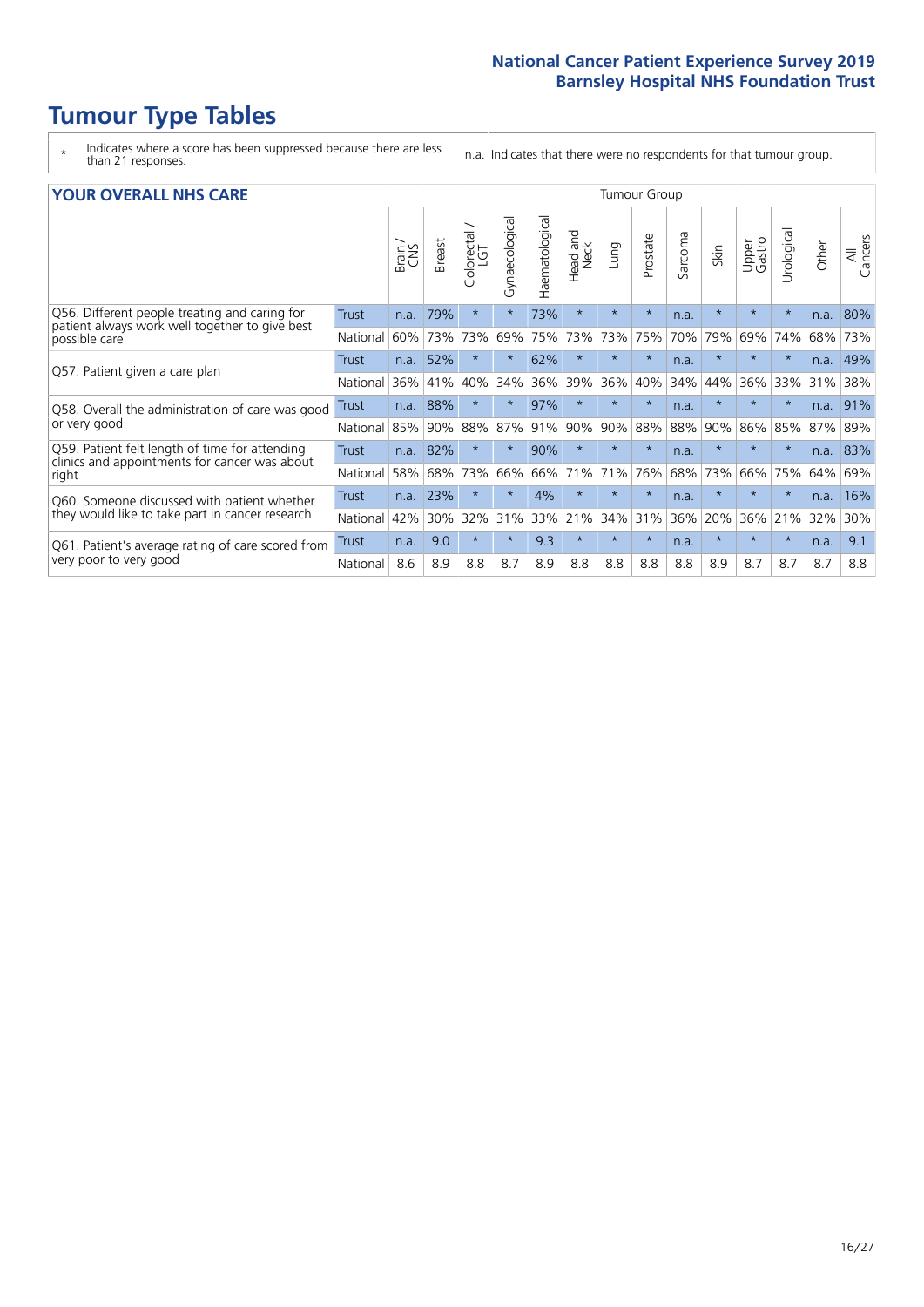### **Year on Year Charts**





### **DIAGNOSTIC TESTS**





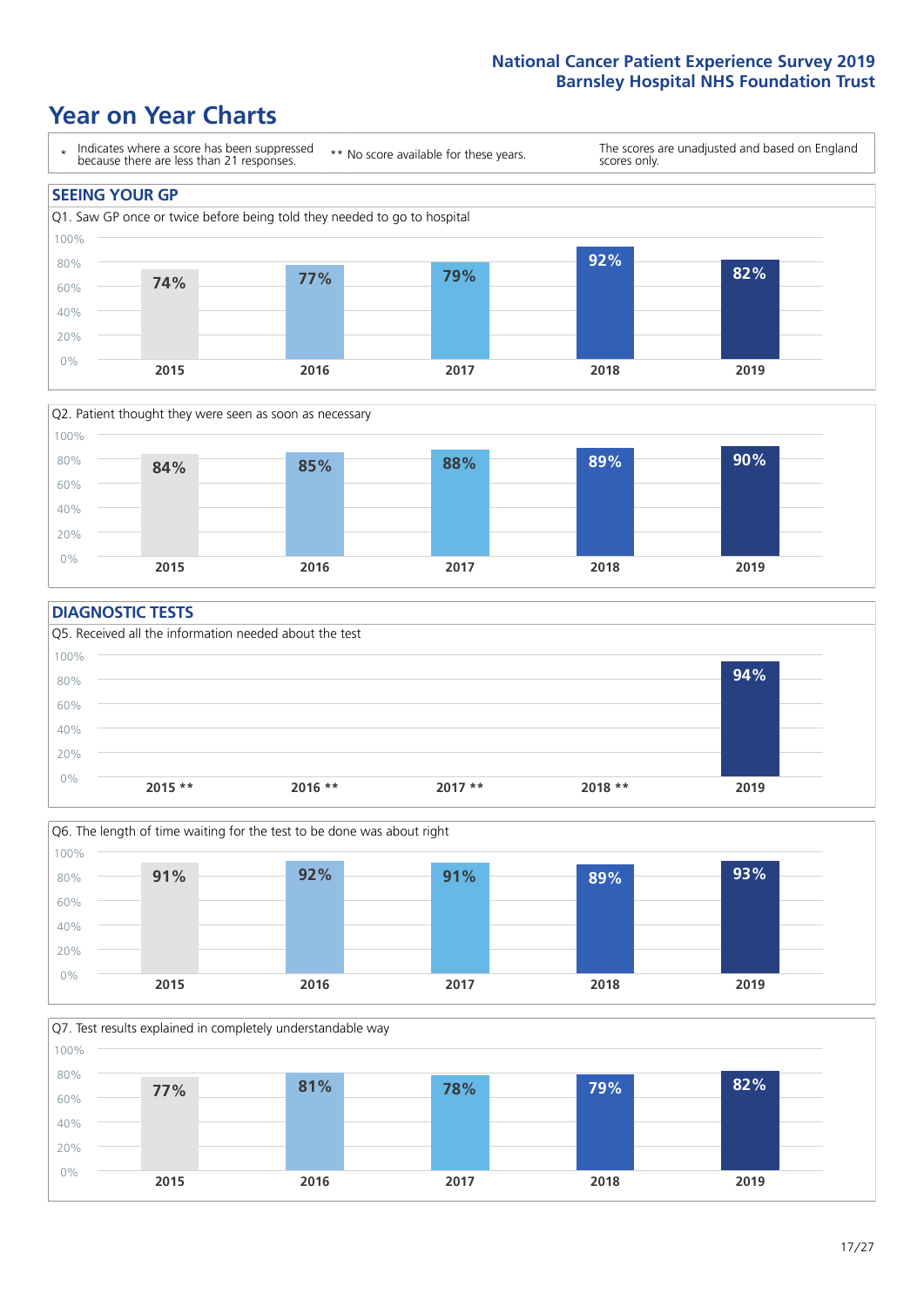







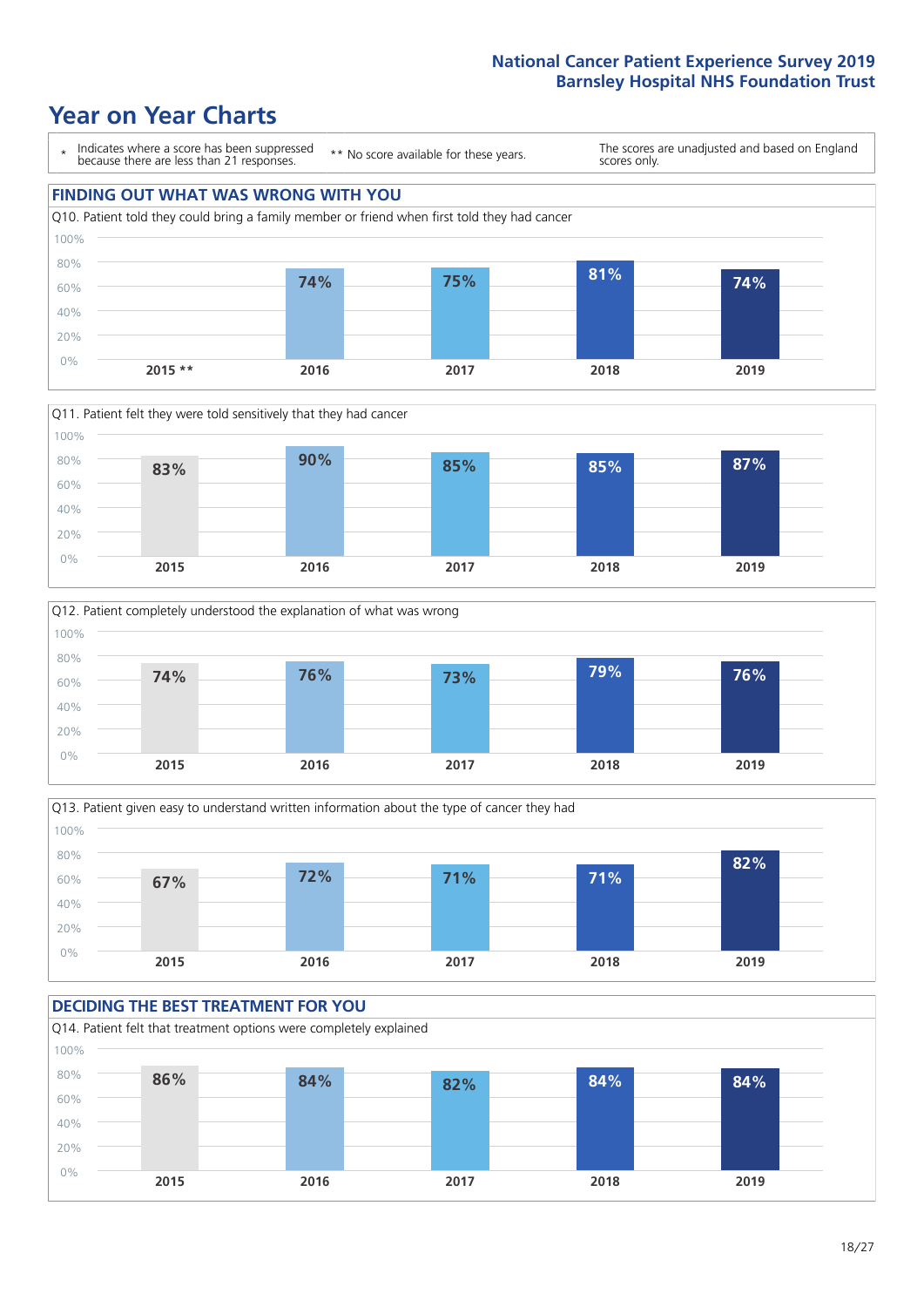







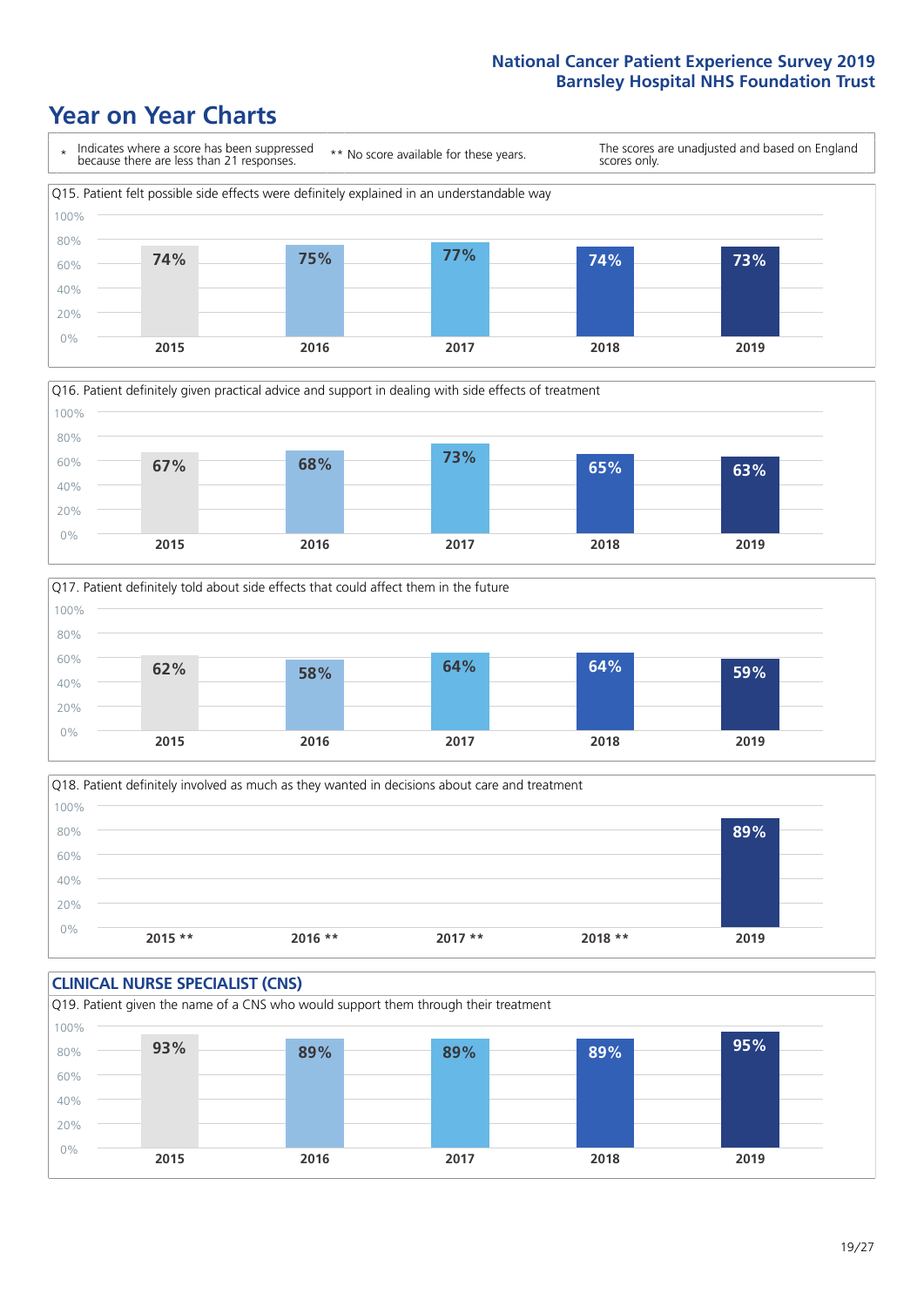### **Year on Year Charts**









Q24. Hospital staff gave information on getting financial help or possible benefits

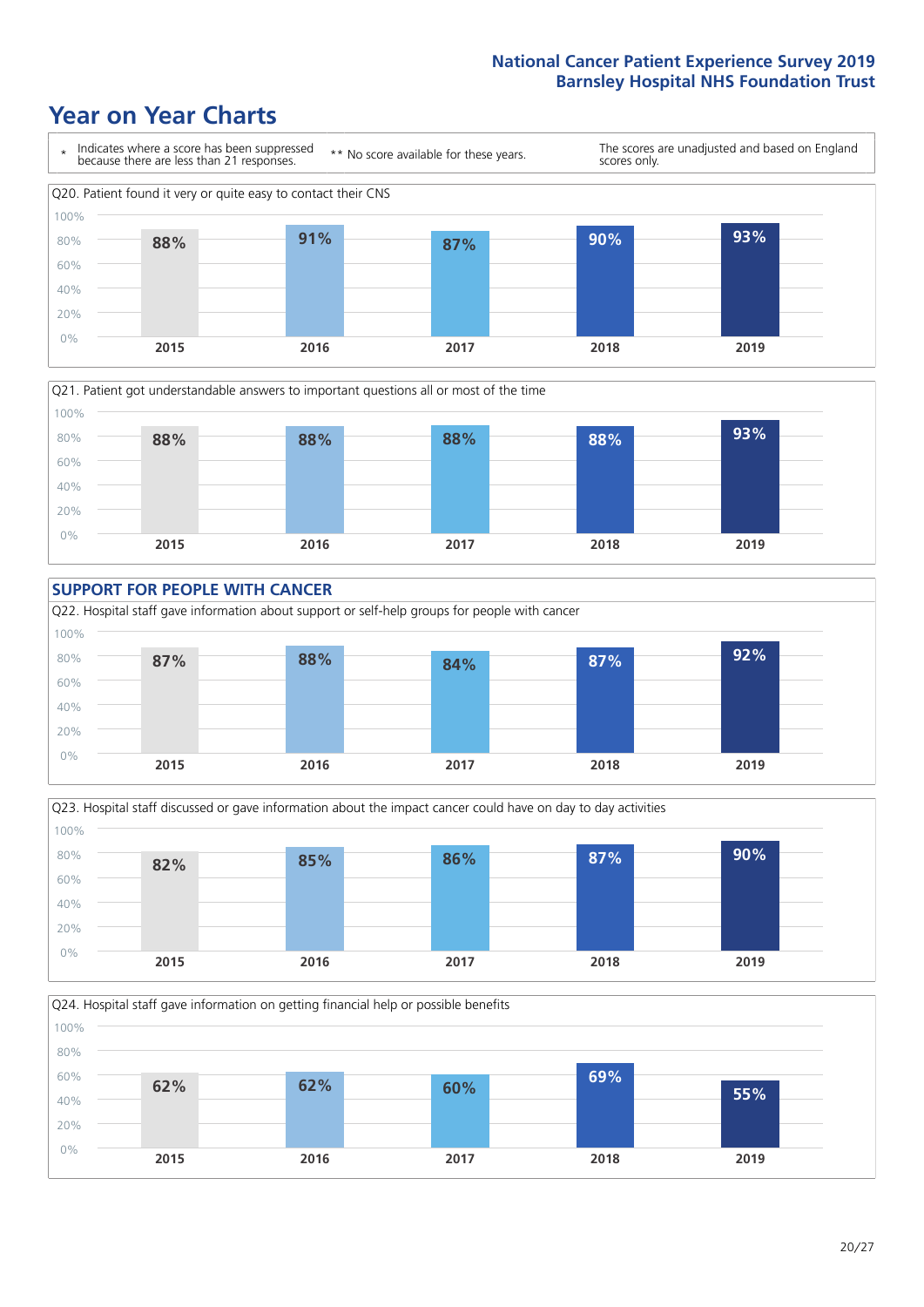### **Year on Year Charts**



#### **OPERATIONS**

Q27. Beforehand, patient had all the information needed about the operation  $0%$ 20% 40% 60% 80% 100% **2015 \*\* 2016 2017 2018 2019 100% 96% 97% 99%**



### **HOSPITAL CARE AS AN INPATIENT** Q30. Hospital staff didn't talk in front of patient as if patient wasn't there 0% 20% 40% 60% 80% 100% **2015 \*\* 2016 \*\* 2017 \*\* 2018 \*\* 2019 82%**

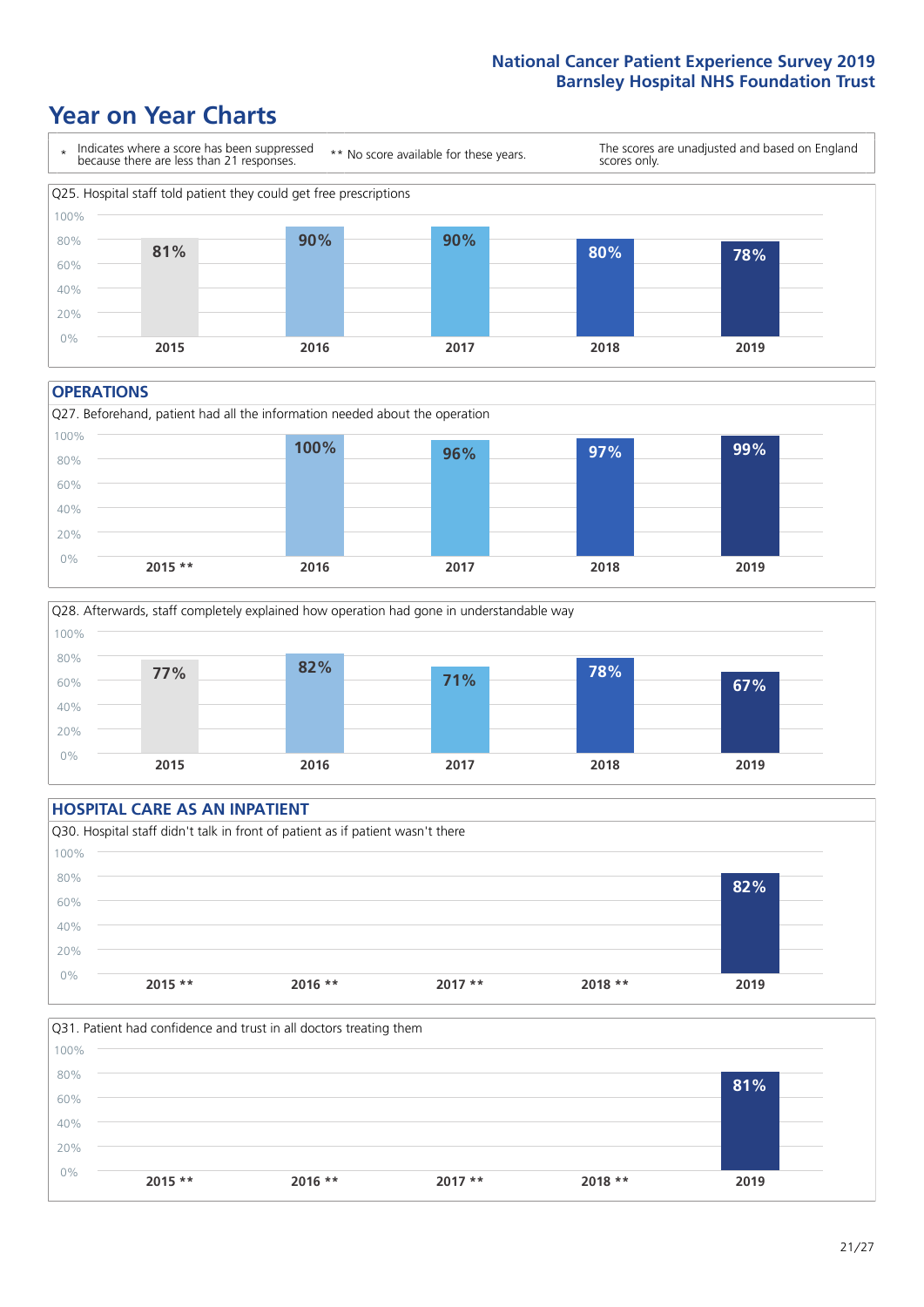







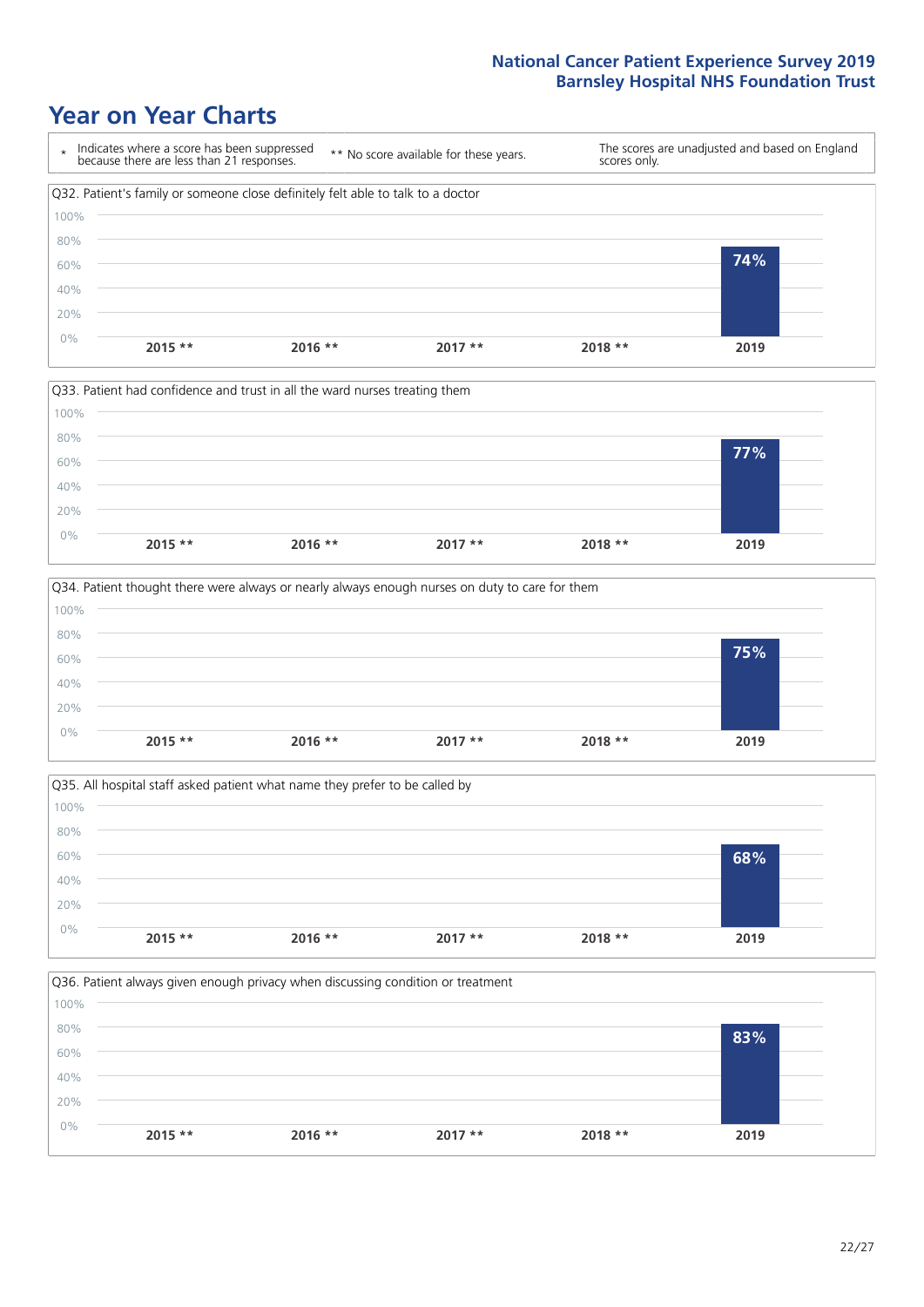







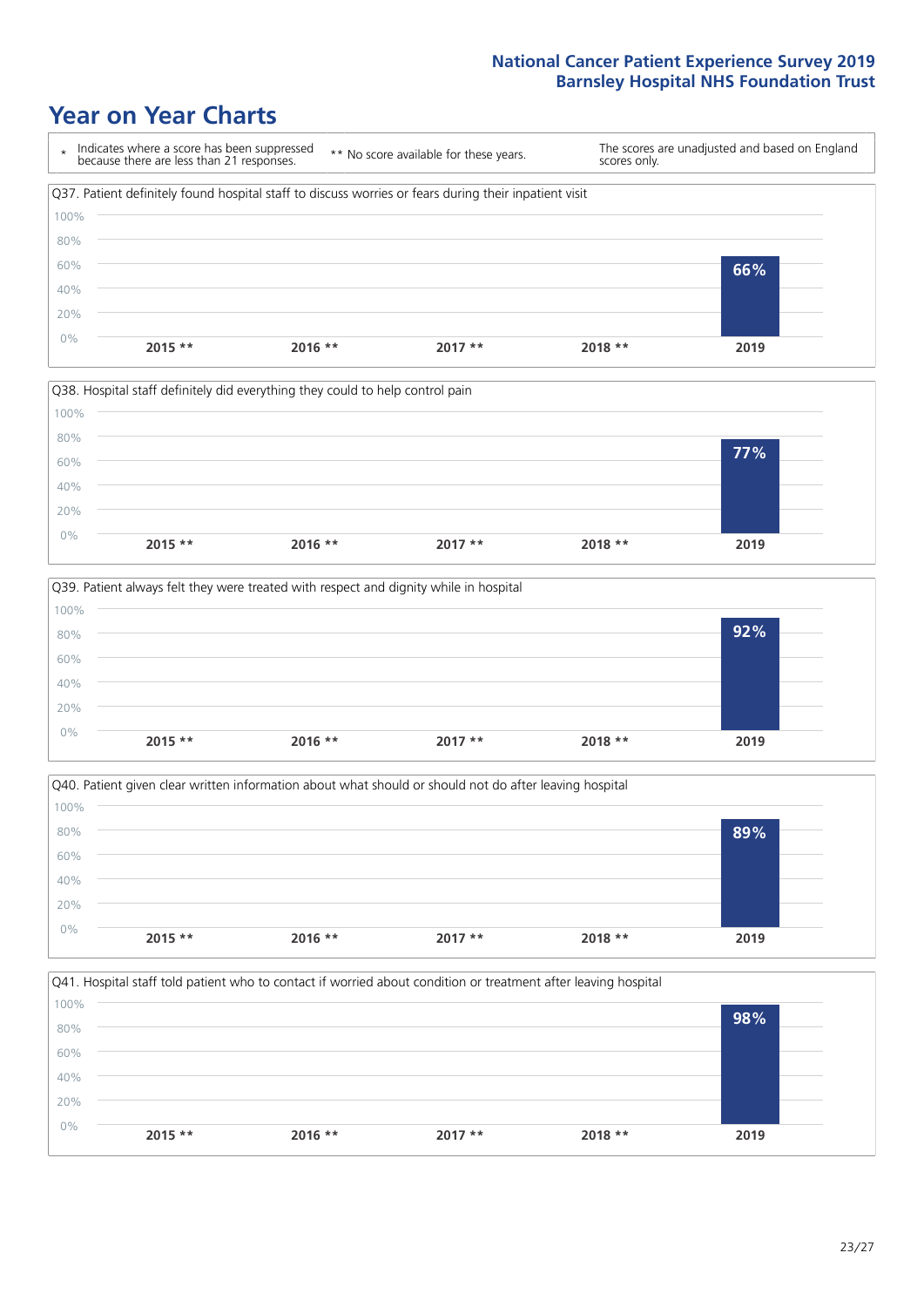







Q49. Beforehand patient completely had all information needed about chemotherapy treatment

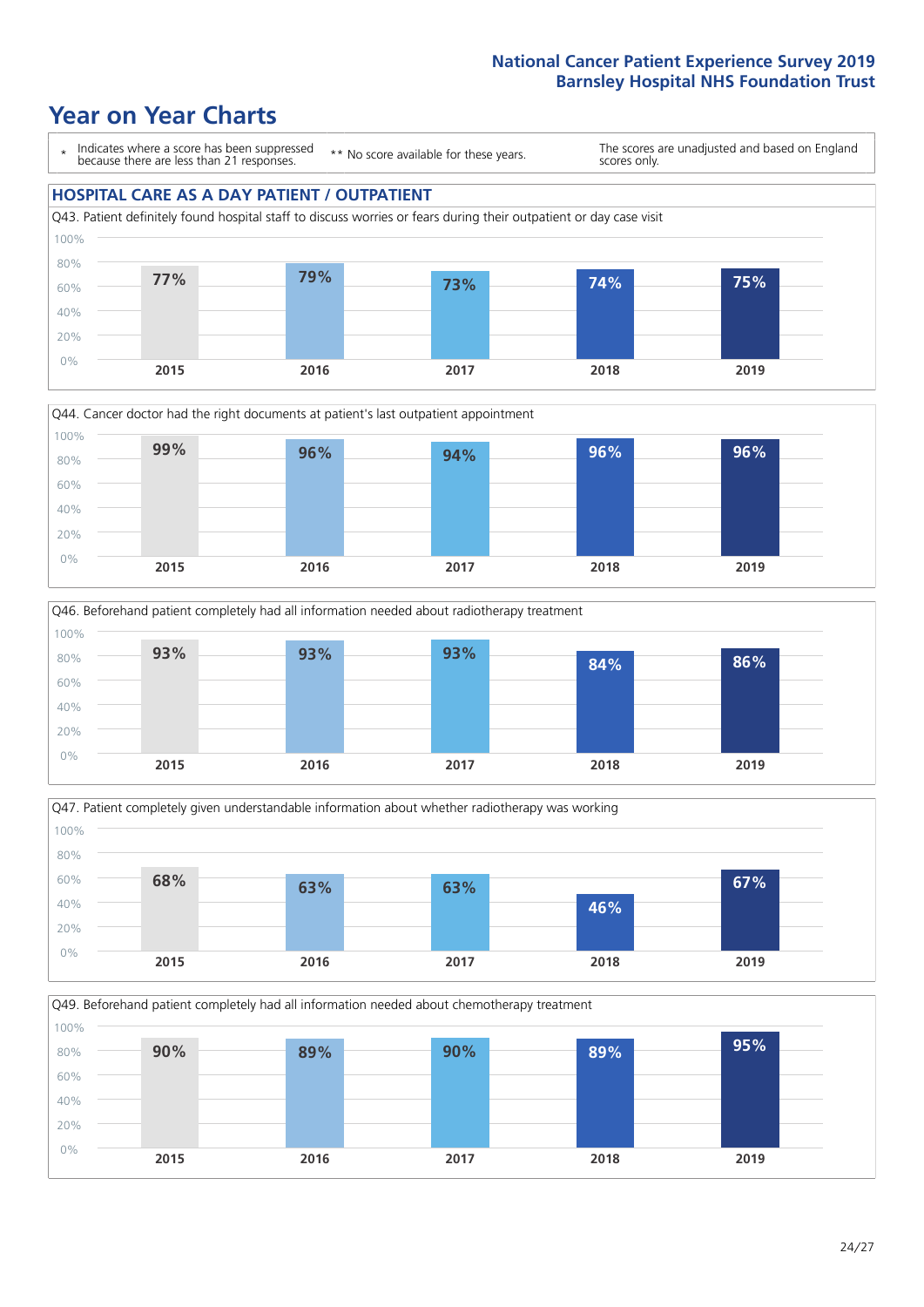### **Year on Year Charts**



#### **HOME CARE AND SUPPORT**







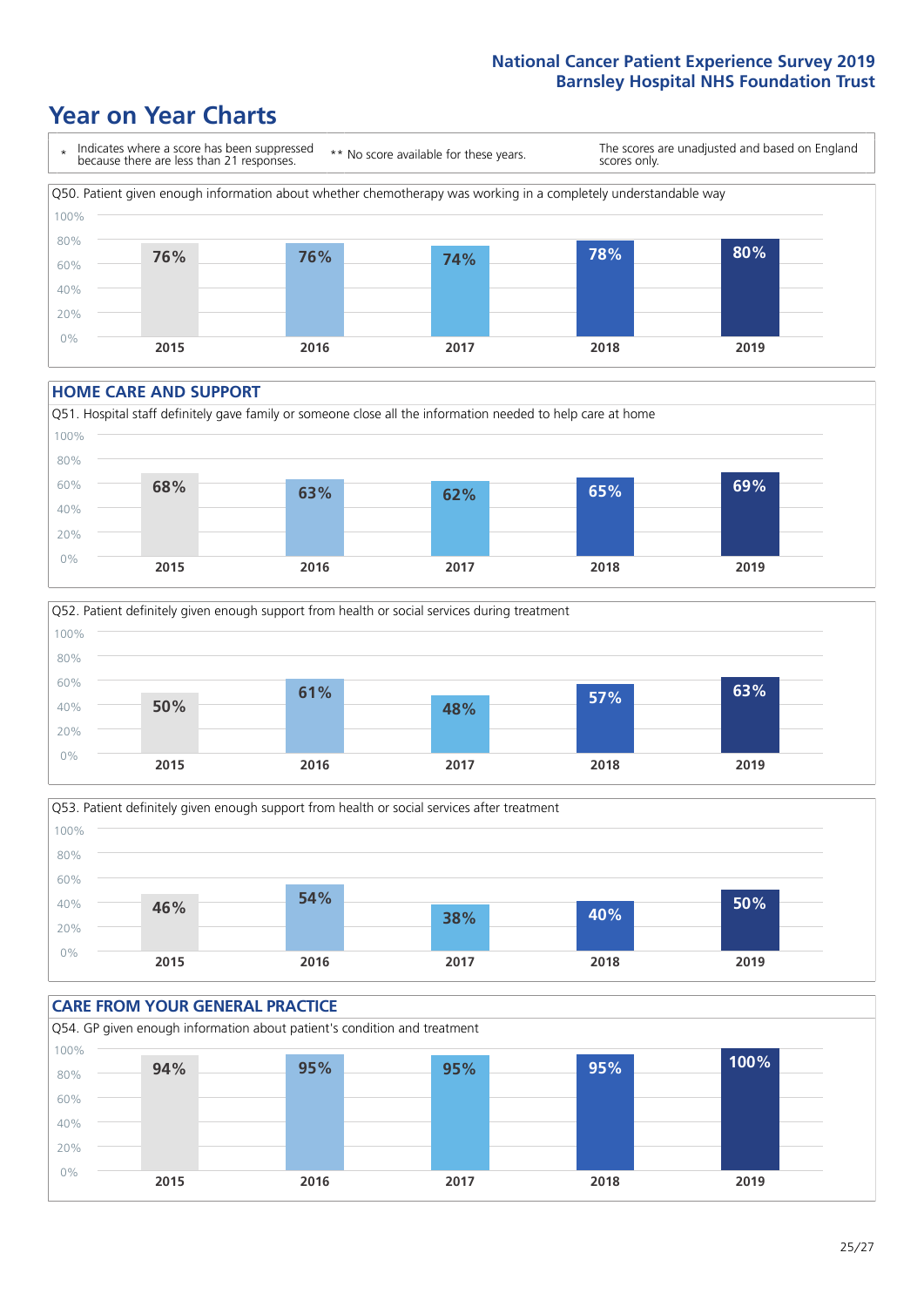### **Year on Year Charts**



#### **YOUR OVERALL NHS CARE**







Q59. Patient felt length of time for attending clinics and appointments for cancer was about right 0% 20% 40% 60% 80% 100% **2015 2016 2017 2018 2019 75% 81% 86% 80% 83%**